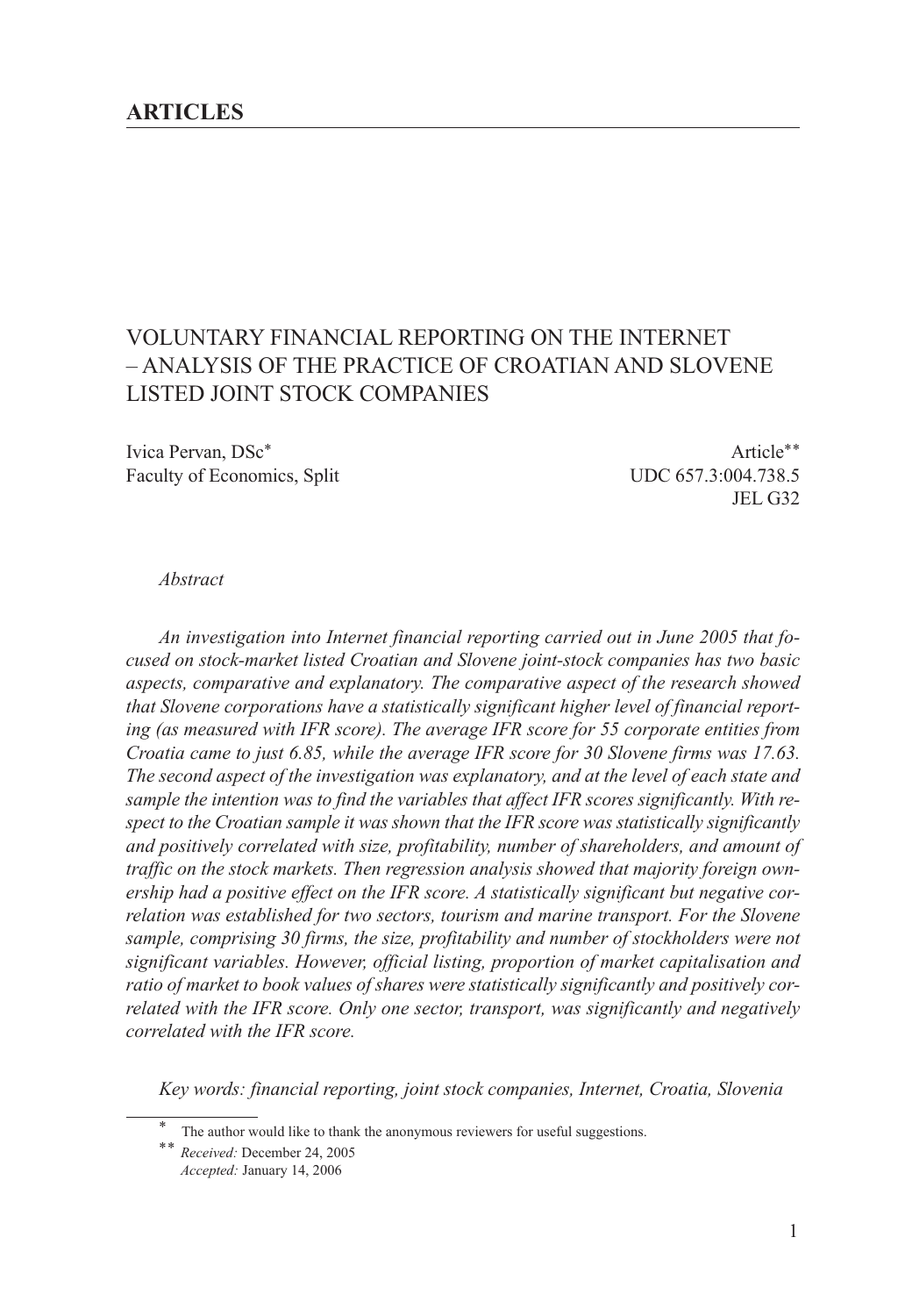# **1 Introduction**

In the modern business environment the objective of financial reporting is to assemble financial information useful for investors, information simplifying decisions related to investment and granting loans. With the rapid development and ever more widespread use of the Internet, joint stock companies have acquired a very effective communications tool for the presentation of vital information to investors and to creditors. The Internet enables relatively cheap and extremely fast presentation of useful information in varying formats to the millions of people who use the Internet every day. These characteristics have made financial reporting on the Internet the usual practice of the corporate sector in developed countries. Today even the EU Commission is suggesting that firms in member states should make use of electronic media to provide useful information to their investors (Marston and Polei, 2004). Because of the topicality of the issue and the expected growth of the Croatian capital market in the years to come, the fundamental objective of this investigation is the quantification of the level of Internet financial reporting by listed companies in Croatia. For a more accurate insight into the level of Internet financial reporting achieved, a comparison is made with the Slovene corporate sector. Apart from this, at the level of separate samples from Croatia and from Slovenia, the research was aimed at detecting the variables that have a significant influence on the level of voluntary financial reporting on the Internet.

# **2 Previous researches concerning voluntary financial reporting on the Internet**

# *2.2 Descriptive research*

Descriptive research on financial reporting on the Internet has primarily been aimed at the general characteristics of use of the Web for financial reporting. Descriptive research commonly provides data about the percentage of firms that make use of Internetbased financial reporting, the kind of financial reports issued (balance sheet, account of profit and loss…), the frequency with which reports are made (annually, half-yearly) and the formats used in the reports (PDF or Excel for example). It should be borne in mind that the initial research into the issue was carried out six or seven years ago and is hence no real reflection of today's use of the Web for financial reporting. An example of an early study is research for Ireland in 1998 that showed that 37% of listed firms published financial reports on the Internet (Brennan and Hourigan, 1998). Early investigations in Sweden were done by Hedlin (1999), who determined that the great majority of firms listed on the Stockholm stock exchange did make use of the facility of Internet reporting. Depending on market sector, the percentage ranged between 75 and 95%. However, it was also shown that the firms in the sample did not make use of all the advantages given by the Internet, which advantages include: continuous updating of information, interlinkage among documents and the use of formats suitable for calculations (Excel or ASCII).

Similar research in the same year was carried out into Spanish firms quoted on the Madrid bourse; it was determined that in that country, only 19% of the firms from the sample published any extensive financial information on the Internet (Gowthorpe and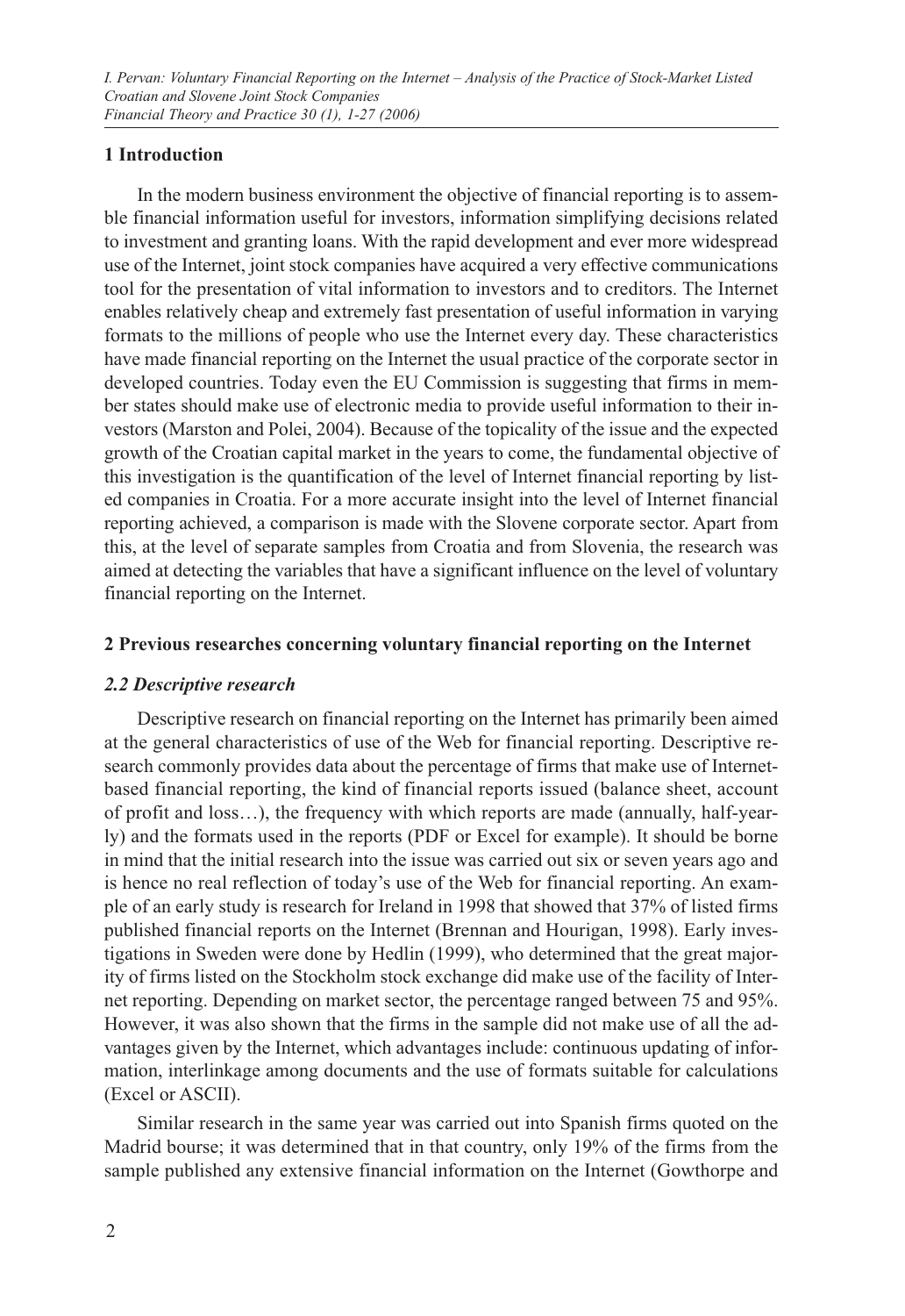Amat, 1999). Research in 2001 into the 100 biggest corporations in the USA (the Fortune 100) showed that 93% of firms had their own website. Seventy-four per cent published the balance sheet, and 70% of all firms in the sample the profit and loss accounts as well. It was also shown that auditors' reports were published by 65% of these firms, the notes by 63% and the board of management's analysis of operations by 61% of all firms (Hurtt, Kreuze and Langsam, 2001). The American authors Ettridge, Richardson and Scholz (2001) also carried out research into a sample of 490 corporations in the USA, determining that they mostly published quarterly (54%) and annual (45%) reports on the Internet. Research carried out in 2004 on a sample of 38 joint stock companies in Croatia showed that only 39.4% of them voluntarily published a set of five annual financial reports, while 13.1% more published a few reports annually. Auditors' reports were found in only 42.1% of the sample, and only 10.5% published quarterly and halfyearly reports. The most commonly used format was PDF (36.8%), while a format that is capable of being user-employed for calculations (Excel) was used by only 5.2% of the firms (Pervan, 2005).

# *2.2 Comparative research*

Another type of study is of the comparative type, in which various aspects of financial reporting on the Internet are analysed in two or more countries. One example of such a study would be the research into the use of financial reporting on the Net for firms in the USA, the UK and Germany (Deller, Strubenrath and Webber, 1999). The research showed that 91% of American firms used Internet financial reporting, 72% of British and 71% of German. It was also shown that the format for figures useful for calculations was used fairly seldom (7-13% of companies in the sample) in all the three countries covered by the research.

Comparative research into corporations from five countries for the years 2001 and 2002, covering Canada, UK, the USA, Australia and Hong Kong) was carried out by Allam and Lymer (2005). This investigation showed that most of the firms (96-100%) published their balance sheet, profit and loss accounts and cash flow reports. PDF was the most frequent format for the presentation of reports from all the countries. Formats suitable for calculations (Excel and Lotus 123) were used fairly infrequently, and were actually found only in 12% of the observations, and only in the UK and the USA.

Authors Geerings, Bollen and Bassink (2003) carried out an investigation into the 50 biggest corporations from France, Holland and Belgium quoted on Euronext. The research showed that the firms from France and the Netherlands used the Internet much more vigorously than did those from Belgium. Firms from all three countries presented their basic financial reports on the Net very frequently, while some of the advantages inherent in Internet reporting (formats fit for calculations, mailing lists and multimedia) were employed less frequently by the Belgian firms.

# *2.3 Explanatory research*

The third type of study has endeavoured to discover the factors affecting corporate decisions concerning their level of Internet financial reporting. As an example of such a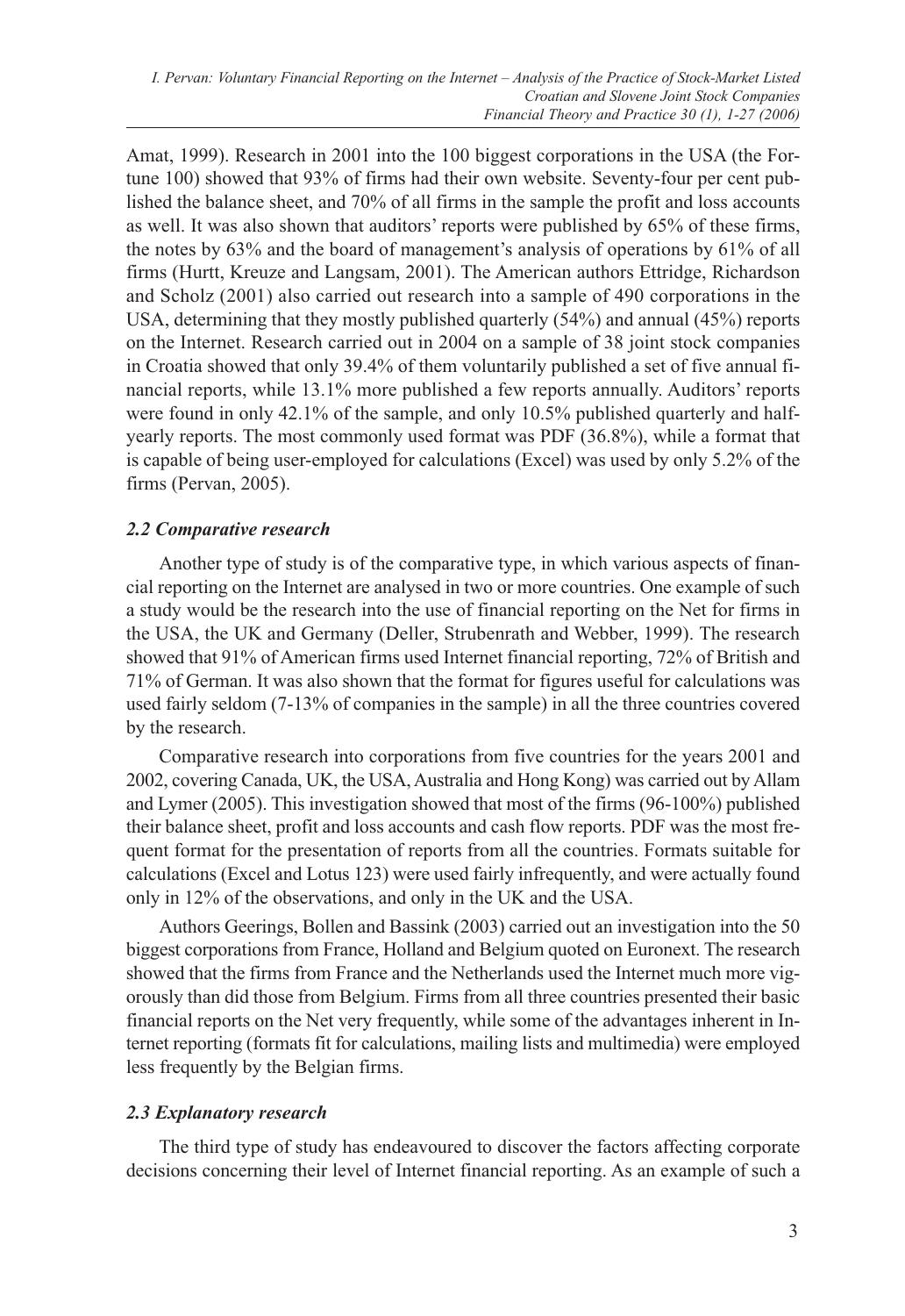study, we might quote the investigation carried out by Pirchegger and Wagenhofer (1999) for Austrian and Germany listed firms. The authors put together a set of criteria (financial and non-financial information) for an evaluation of the quality of an Internet site, using a scale of 0 to 100. After the quality scores for the Internet sites had been calculated for each firm, the values obtained were put into a regression analysis as the dependent variable. The independent variables used were size of the firm and the free float of the shares on the stock exchange. In the case of the 32 Austrian firms quoted on the Vienna stock exchange, a statistically significant and positive correlation was established between quality of Internet site and size and percentage of shares being freely traded. Also for the sample of German corporations quoted on the stock exchange (DAX 30-30 of the biggest German corporations according to market capitalisation) a positive correlation was determined between Internet site quality and size of firm. However, a negative correlation was determined between Internet site quality and percentage of free float of shares on the stock exchange.

Similar research into British companies listed in the FTSE 100-100, the biggest British firms in terms of market capitalisation, was carried out by Craven and Marston (1999). This research discovered a positive correlation between size of firm and financial reporting on the Internet. The Chi square test did not confirm significant correlation between Internet reporting and a given industry. The link between financial reporting on the Internet and profitability and size of joint stock companies in the USA was investigated by Ashbaugh, Johnstone and Warfield (1999). This research covered 290 companies, while the variable of reporting on the Internet was binary (0 or 1). The independent variables in the logit regression model were size (assets), profitability (ROA), the AIMR evaluation of their financial reporting and the percentage of shares owned by institutional investors. The model resulted in the conclusion that only the variable of corporate size was statistically significantly correlated with Internet financial reporting.

Ettredge, Richardson and Scholz (2002) carried out research into US corporations by forming the Internet reporting variable as the aggregate of mandatory and voluntary reporting. The regression in which total Internet reporting was used as the dependent variable resulted in the conclusion that total reporting was statistically positively correlated with the need for capital, corporation size and quality of reporting. Total reporting was negatively correlated with the ratio between return and profit, suggesting that firms with a lower information asymmetry provide less information on the Internet. A regression model with mandatory reporting as the dependent variable showed that mandatory reporting was statistically significantly and positively correlated with size and the return-profit ratio. In the third model, voluntary reporting was statistically positive correlated with the need for capital, with size, with information asymmetry and quality of reporting.

Research that covered 660 firms from 22 countries was carried out by Debreceny, Gray and Rahman (2002). The development variable of Internet reporting had two dimensions called content and presentation. The regression model resulted in the conclusion that content of Internet reporting was significantly and positively correlated with size, with quotation on foreign stock exchanges, being listed in the US, with technological skills and the importance attached nationally to financial reporting. Financial reporting in the dimension of presentation was significantly positively correlated with size, with listing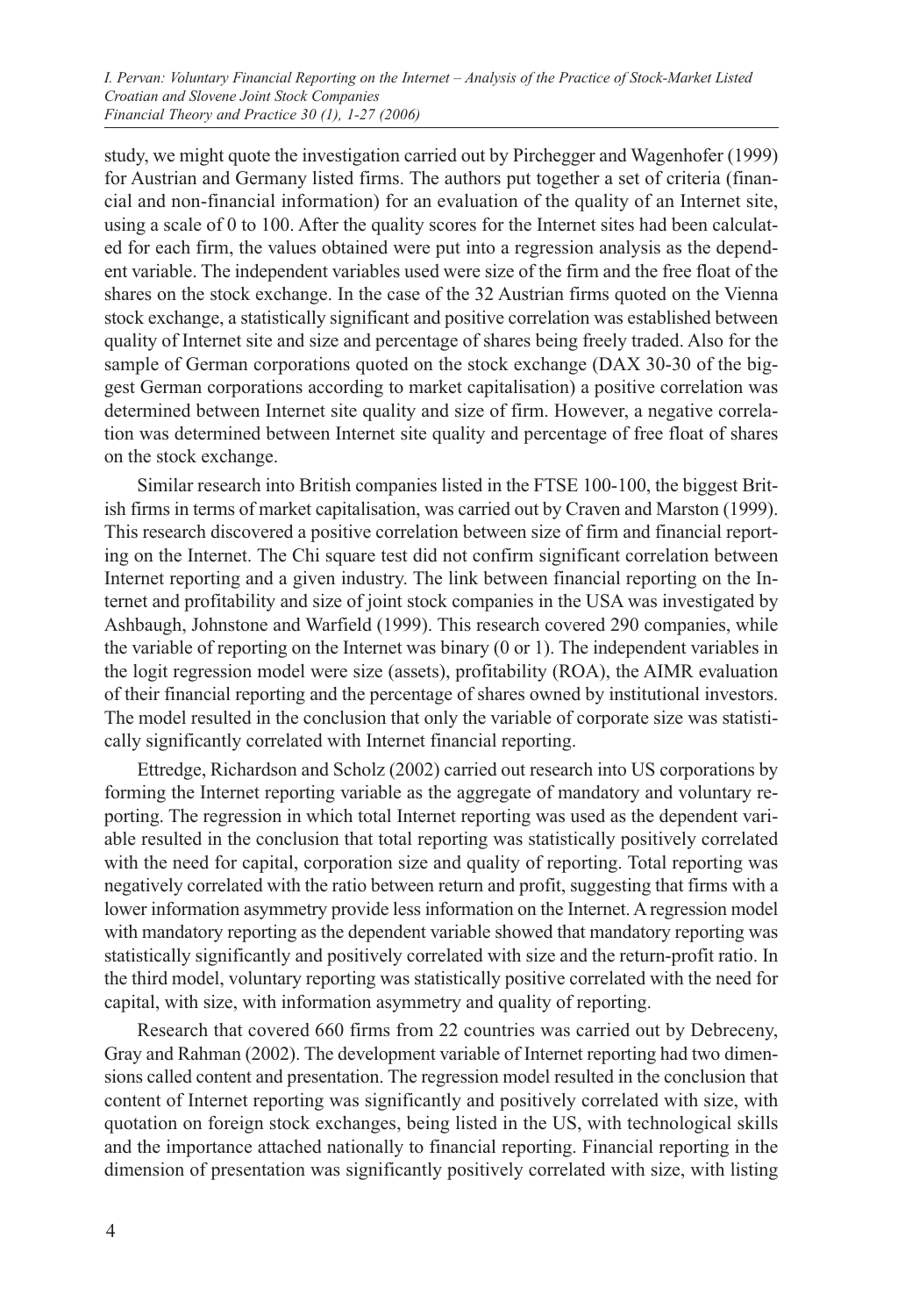in the USA, with ratio between market and book value of shares and with value attached nationally to financial reporting.

Research into the 100 biggest Japanese corporations showed that the existence of a Web site depended on size of the firm, while this was less obviously connected to the level of financial reporting on the Internet (Marston, 2003). The variable of profitability was not statistically significantly correlated with the existence of a web site or with the level of financial reporting. The Chi square test revealed that financial reporting on the Internet was not related to a given industry or to shares being listed on USA stock exchanges. Research into the 50 biggest German corporations for 2002 and 2003 was carried out by Marston and Polei (2004). This research employed a large set of criteria for the evaluation of the level of Internet financial reporting. Research for 2000 and 2003 showed that total Internet site quality score was significantly positively correlated with the listing of shares on foreign stock exchanges. After data transformation the variable of percentage of free float of shares was also positively correlated with the level of financial reporting for both of the years covered by the analysis.

A comparison of research to date reveals that there is no universal notion as to what reporting on the Internet should comprehend. However, most of the authors that develop scores for measuring levels of Internet report include, as the obligatory elements, annual financial reports, reports from previous years, auditors' reports and a report concerning segments of operations. Very often there are announcements for the public, the latest prices of shares, and availability of the contents in English. Some research places the emphasis on the technical aspects of Internet reporting, such as presentation format, videos and sound of important meetings, mailing lists, browsers and on-line ordering of information. Different Internet reporting evaluation components need not have equal importance, and some authors have included into their research a definition of the importance of evaluation components. Pirchegger and Wagenhofer (1999), for instance, point out that the content and the up-datedness of the site are in the opinion of users more important elements than technology and user-support.

# **3 The general business environment in Croatia and Slovenia**

No theoretical framework as yet exists for a comparison of Internet financial reporting among several countries and hence it is not easy to explain the differences discovered by empirical research. Because of the absence of any worked-out theoretical framework the problem of voluntary Internet financial reporting should be looked at in the broader business environment. That is, voluntary Internet financial reporting depends on the supply and demand for useful financial information. Hence it can be assumed that a higher level of per capita GDP and a more significant role for institutional investors will create a greater demand for shares and for financial information. On the financial information supply side, i.e., the corporations, a higher level of corporate governance should result in greater transparency and a higher level of financial reporting. Since this investigation is directed towards Internet financial reporting, then the percentage of Internet users can also be an important factor. For the sake of a better comparison of the Croatian and the Slovene sample from the viewpoint of Internet financial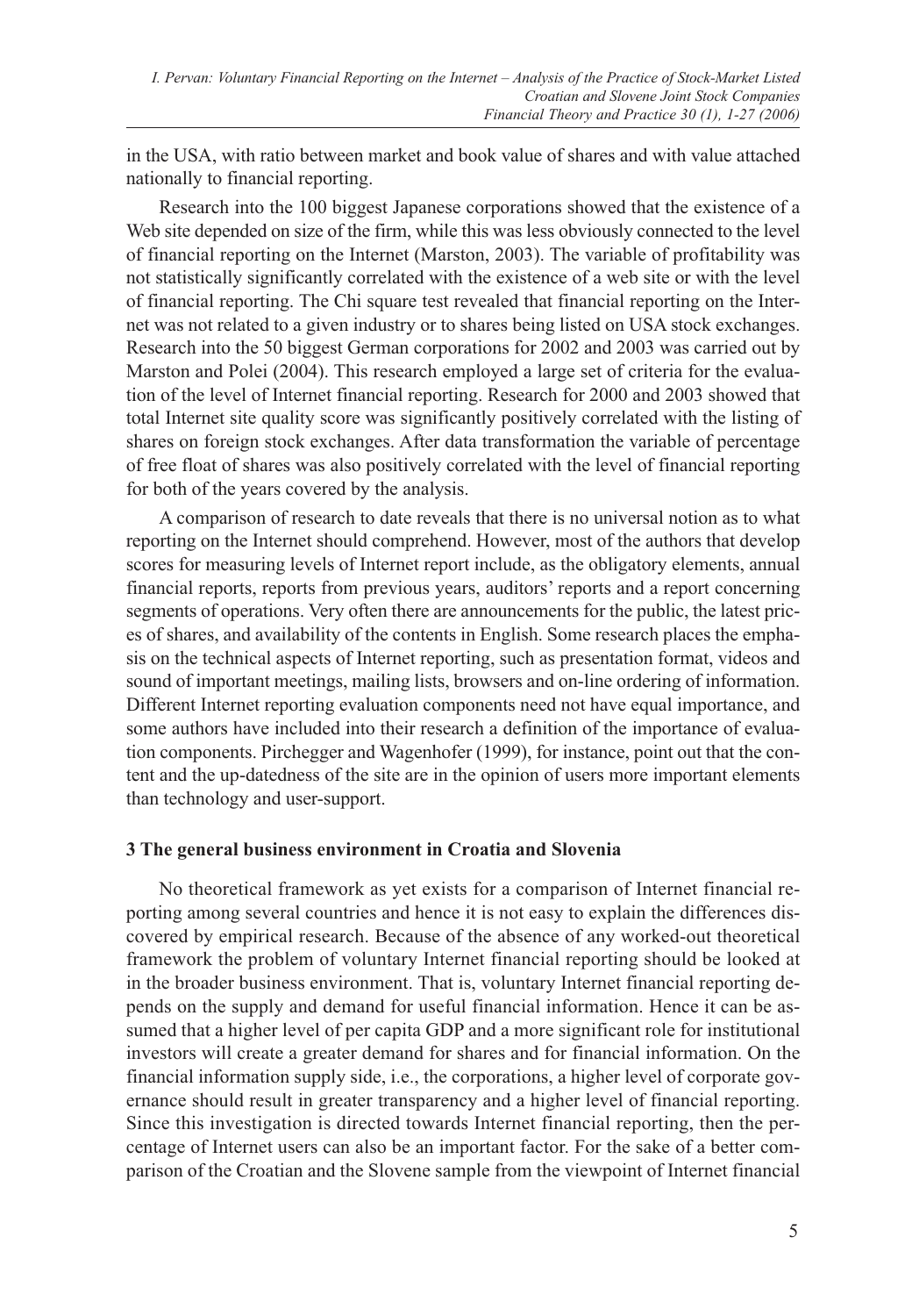reporting, it is useful to look at the general business environment of both countries on the basis of the basic macroeconomic indicators, the role of institutional investors, the degree of development of the capital market, quality of corporate governance and percentage of Internet users.

#### *3.1 The main macroeconomic indicators*

In comparison with Croatia, Slovenia undoubtedly has a developed economy, which is shown by the macroeconomic indicators. This is particularly reflected in per capita GDP, twice as great in Slovenia as in Croatia. To be precise, Slovene GDP per capita was 115.3% greater in 2003 and 110.5% greater in 2004 than that of Croatia. As compared with the mean per capita GDP for the EU 25, Slovenia was in 2004 at the 78% level, while Croatia was at a level of 46%.

|                                    |         | 2003     |         | 2004     |
|------------------------------------|---------|----------|---------|----------|
|                                    | Croatia | Slovenia | Croatia | Slovenia |
| GDP per capita (USD)               | 6.482   | 13.955   | 7.678   | 16.164   |
| Real rate of growth in GDP $(\% )$ | 4.3     | 2.5      | 3.8     | 4.6      |
| Rate of unemployment $(\% )$       | 19.5    | 11.2     | 17.9    | 10.6     |
| Balance of trade (billion USD)     | $-7.9$  | $-0.6$   | $-8.3$  | $-1.1$   |
| Public debt / $GDP$ $(\%)$         | 53.2    | 26.7     | 54.0    | 26.4     |
|                                    |         |          |         |          |

*Table 1 Comparison of selected macroeconomic indicators for Croatia and Slovenia*

*Source: http://www.dbresearch.de/servlet/reweb2.ReWEB?rwkey=u1562409&%24rwframe=0* 

As can be seen from the table, Croatia fares worse than Slovenia in all the five indicators selected except in real rate of growth of GDP in 2003. In 2003 and 2004 for example unemployment came to 19.5 and 17.9% in Croatia, abut in Slovenia to 11.2 and 10.6%. The balance of trade shows particularly poor figures, the 2004 figures for Croatia showing a deficit of 8.3 billion USD, while the Slovene deficit in balance of trade was 1.1 billion USD. Croatia is also about 50% more indebted than Slovenia, measured by the public debt and GDP ratio. These macroeconomic indicators show that the Slovene economy is more developed than the Croatian, which is today in need of many reforms aimed at inducing more rapid growth.

# *3.2 The financial system*

The financial systems in Croatia and Slovenia share a common feature, which is the domination of banks over institutional investors. According to data available for 2004, banks accounted in Croatia for 89.1% (Table 2) and in Slovenia for 82.7% of the assets of financial institutions (Bank of Slovenia, 2005). From the annual report of the Slovene central bank of 2004, it appears that insurance firms had a share of 8.1%, privatisation funds 4.2%, open-end investment funds of 3.1% and pension funds of 1.95% of the assets of all financial institutions.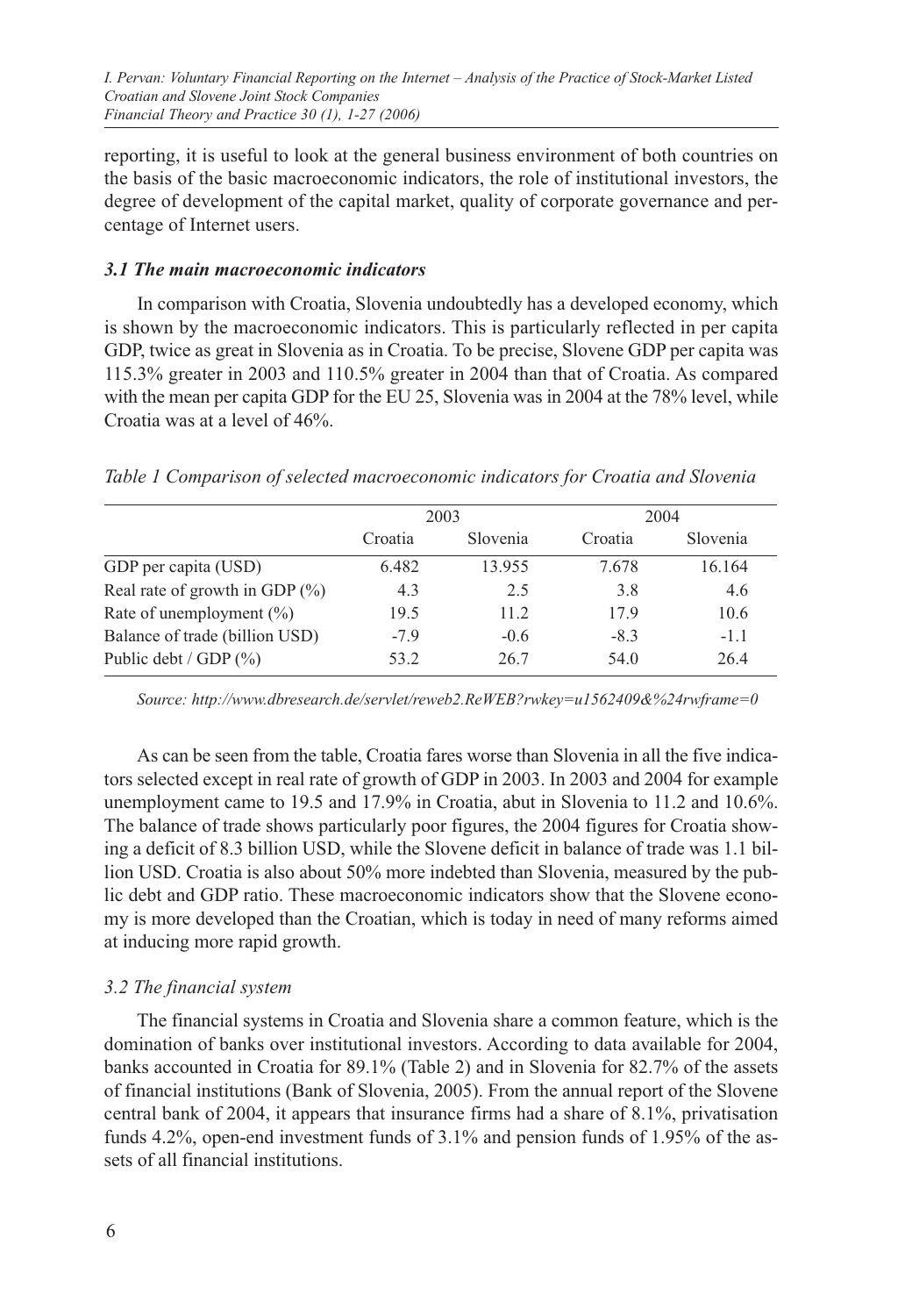| Financial institution       | Share of overall assets $(\% )$ |
|-----------------------------|---------------------------------|
| Banks and savings banks     | 89.1                            |
| Insurance companies         | 5.5                             |
| Open-end investment funds   | 1.7                             |
| Closed-end investment funds | 0.4                             |
| Mandatory retirement funds  | 3.0                             |
| Voluntary retirement funds  | 0.04                            |

*Table 2 Asset structure of financial institutions in Croatia (2004)*

*Source: www.hnb.hr, www.hagena.hr, www.crosec.hr and www.dinados.hr*

From the data collected for 2004, it can be seen that institutional investors in Croatia had a 5.14% share of assets of financial institutions, but in Slovenia the corresponding figure was 9.2%. From this it can be concluded that institutional investors have a more important role in Slovenia than in Croatia, their share in the assets of financial institutions being 79% greater than is the case in Croatia. The more important role of institutional investors in Slovenia is derived above all from the share of the privatisation funds (4.2%).

The domination of banks over institutional investors should be lower in the future, particularly because of pensions reform and the role of the obligatory pensions funds. In the total structure of the assets of Croatian financial institutions at the end of 2004, mandatory retirement funds had 3.0% of total assets, but in 2002 they had only 1.1% of total assets. At the end of 2004 in Croatia the obligatory pensions funds had accumulation 9.4 billion kuna of net assets, which is about 23% of GDP for the same year.

However, the assets structure of the obligatory pensions funds shows that the greatest part of these assets comprises government bonds (76%), and only 6.45% of domestic corporate bonds, and 3.45% of domestic equity (HAGENA, 2005). Although the percentage of government bonds in overall assets is reducing, investment in domestic equity is limited because it is statutorily provided for that the mandatory pensions funds can only invest in shares that are listed in the official market. According to the director of HAGE-NA, the problem for more liberal investment in the shares of public joint stock companies is that in the listings there are corporations that are quite diverse from the standpoint of expected performance; another problem is that transparency is low.

# *3.3 Capital markets*

Since all the previously mentioned research concerning Internet financial reporting has been based on listed firms, the same principle has been applied in the definition of the basic population for the research in Croatia and Slovenia. According to this approach, the research will cover only those firms that list their shares on the stock exchanges in Zagreb or Varaždin.1 The Zagreb Bourse, in June 2005, had three segments on the equity market; the first listing (4 companies), the public corporations listing (about 133 com-

<sup>1</sup> URL: www.zse.hr; www.vse.hr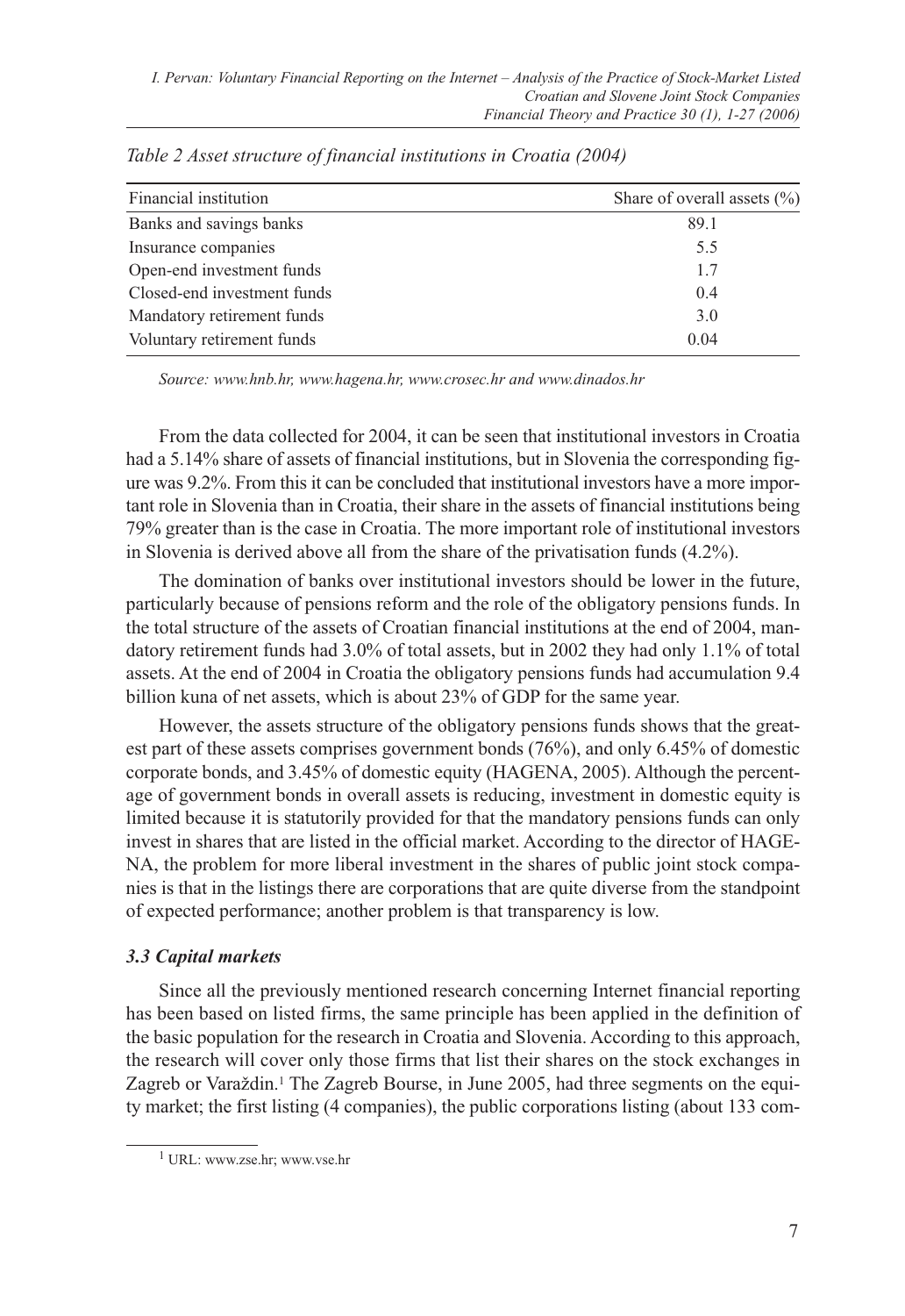panies) and the free market. The Varaždin Bourse had these three segments on its share market; 1 company in the first listing, about 125 companies in the listing for public joint stock companies, and the free market.

In Slovenia there is the Ljubljana Bourse, founded in 1989, and in June 2005 there were two quotations2. In the official listing there are 28 joint stock company, while in the free market the shares of about a hundred joint stock companies are traded. Compared with the developed market economy countries, the capital markets in Croatia and Slovenia are still fairly undeveloped. However, in comparison with selected transitional countries in CE Europe, Croatia and Slovenia are in a good position. One of the commonly used indicators for the development of the capital market is the ratio of market capitalisation and GDP. Data concerning capital market development according to this indicator is shown for eight transition countries in Table 3.

| Country  | Market capitalisation/GDP $(\%)$ ,<br>(2002) |
|----------|----------------------------------------------|
| Bulgaria | 4.23                                         |
| Croatia  | 16.47                                        |
| Czech R  | 21.18                                        |
| Hungary  | 17.45                                        |
| Poland   | 14.55                                        |
| Romania  | 10.67                                        |
| Slovakia | 7.40                                         |
| Slovenia | 20.21                                        |
|          |                                              |

*Table 3 Ratio between market capitalisation and GDP in selected transition countries*

*Source: Deloitte Touche Tohmatsu Emerging Markets (2003:29)*

It can be seen from Table 3 that in the sample of eight select transitional countries Slovenia was second in terms of capital market development in 2002, after the Czech Republic. Croatia, according to the indicator used, was in the centre of the list, in front of Romania and Bulgaria, which, like Croatia, are in the process of acceding to the EU. From these data it can be seen that the Slovene capital market was more developed than the Croatian, which is in line with the more important role of institutional investors in Slovenia. World Bank figures show that the share of market capitalisation in GDP in 2003 in Slovenia rose to 25% (World Bank, 2004b). According to annual data from the stock exchanges (Zagreb, Varaždin and Ljubljana) it can be seen that the market capitalisation as a proportion of GDP at the end of 2004 was in both Slovenia and Croatia at about the 30% level. Such data are better than the predictions of World Bank experts who in 2000, using the multiple regression, in the best case scenario forecasted market capitalisation of 25% in Croatia in 2004, and in Slovenia 24% for the same year (Claessens et al., 2000).

<sup>2</sup> URL: www.ljse.si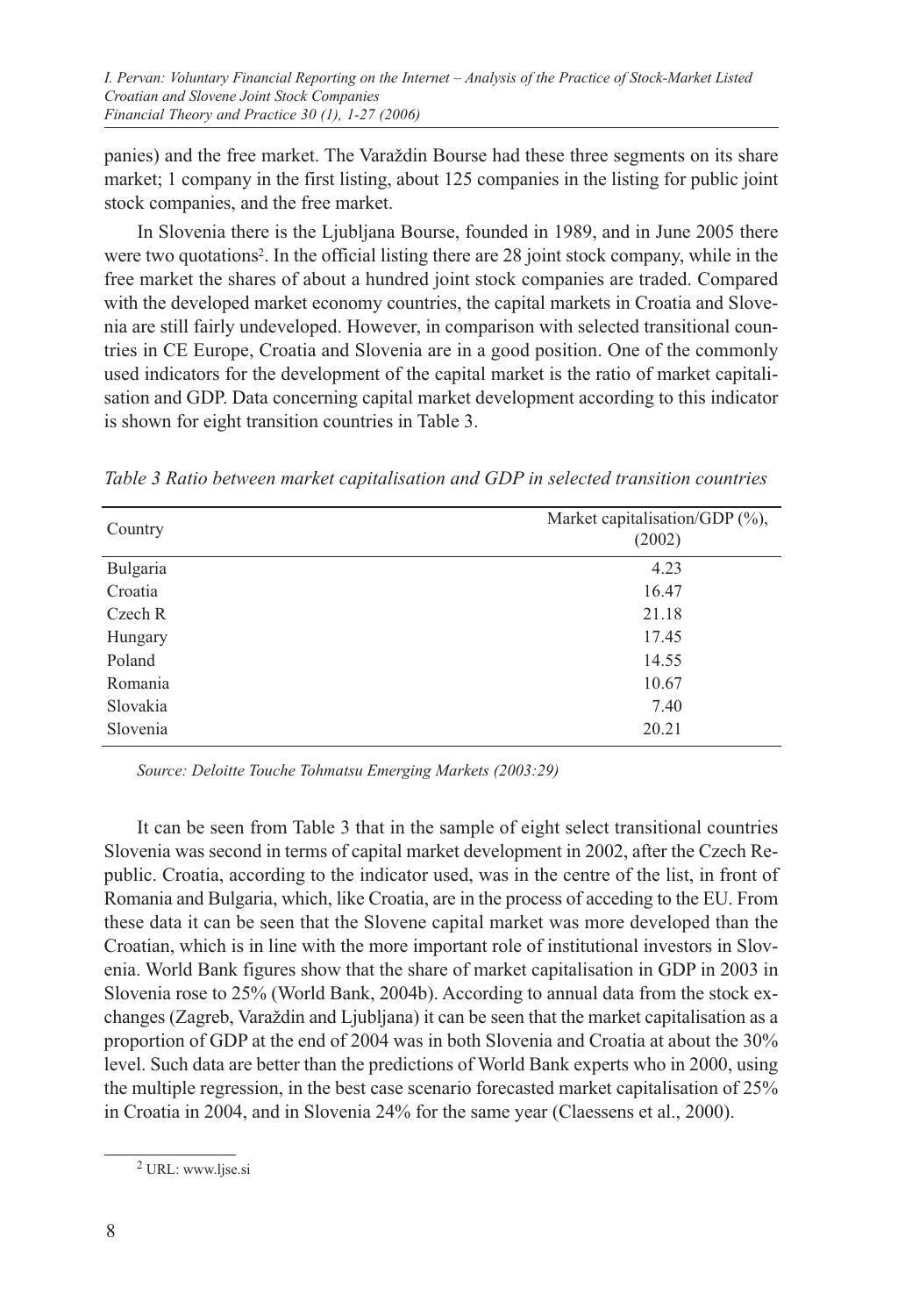Data about market capitalisation show that the Croatian and Slovene capital markets are growing better than expected. The growth of the capital market is affected by numerous factors, but the strengthening of the role of institutional investors must have contributed largely to the trend. In Croatia the growth of the capital market was also stimulated by the entry of foreign, on the whole Scandinavian, institutional investors (TO-ONE, 2005). The importance of the role of institutional investors is borne out by a World Bank study for 26 transition countries, which showed statistically significant and positive correlations between market capitalisation and institutional investor assets as a percentage of GDP. Other statistically significant variables were rate of inflation, protection of shareholders, and distance from Vienna (Claessens et al., 2000).

# *3.4 Corporate governance*

Corporate governance is a very important pillar for the further development of the capital market in transition countries (OECD, 2003). This area, according to the literature available, has not been academically analysed in Croatia or Slovenia, and there is no clear evidence about the level of corporate governance that has been attained. An important element of corporate governance is the equality and protection of shareholders, which the WB study puts forward as a positive and statistically significant variable in the explanation of the market capitalisation of the transition countries (Claessens et al., 2000). The OECD methodology in the analysis of the level of shareholder rights protection achieved takes the following elements into consideration (OECD, 2003):

- free and independent share registration,
- free share transfer
- timely acquisition of relevant information concerning company operations
- participation and voting at the AGM
- selection of the Supervisory Board
- participation in distribution of profits of the corporation.

| Country  | Evaluation of shareholder rights<br>protection (2000) | Index of shareholder rights<br>protection (2005) |
|----------|-------------------------------------------------------|--------------------------------------------------|
| Bulgaria | 4.0                                                   | 5.3                                              |
| Croatia  | 2.0                                                   | 3.0                                              |
| Czech R  | 3.0                                                   | 5.0                                              |
| Hungary  | 3.0                                                   | 4.7                                              |
| Poland   | 3.0                                                   | 6.3                                              |
| Romania  | 3.0                                                   | 5.7                                              |
| Slovakia | 2.0                                                   | 4.0                                              |
| Slovenia | 3.0                                                   | 5.7                                              |
| Average  | 2.8                                                   | 4.9                                              |
| Maximum  | 6.0                                                   | 10.0                                             |

*Table 4 Protection of shareholder rights in select transition countries*

*Sources: Claessens et al. (2000:9), www.doingbusiness.org.*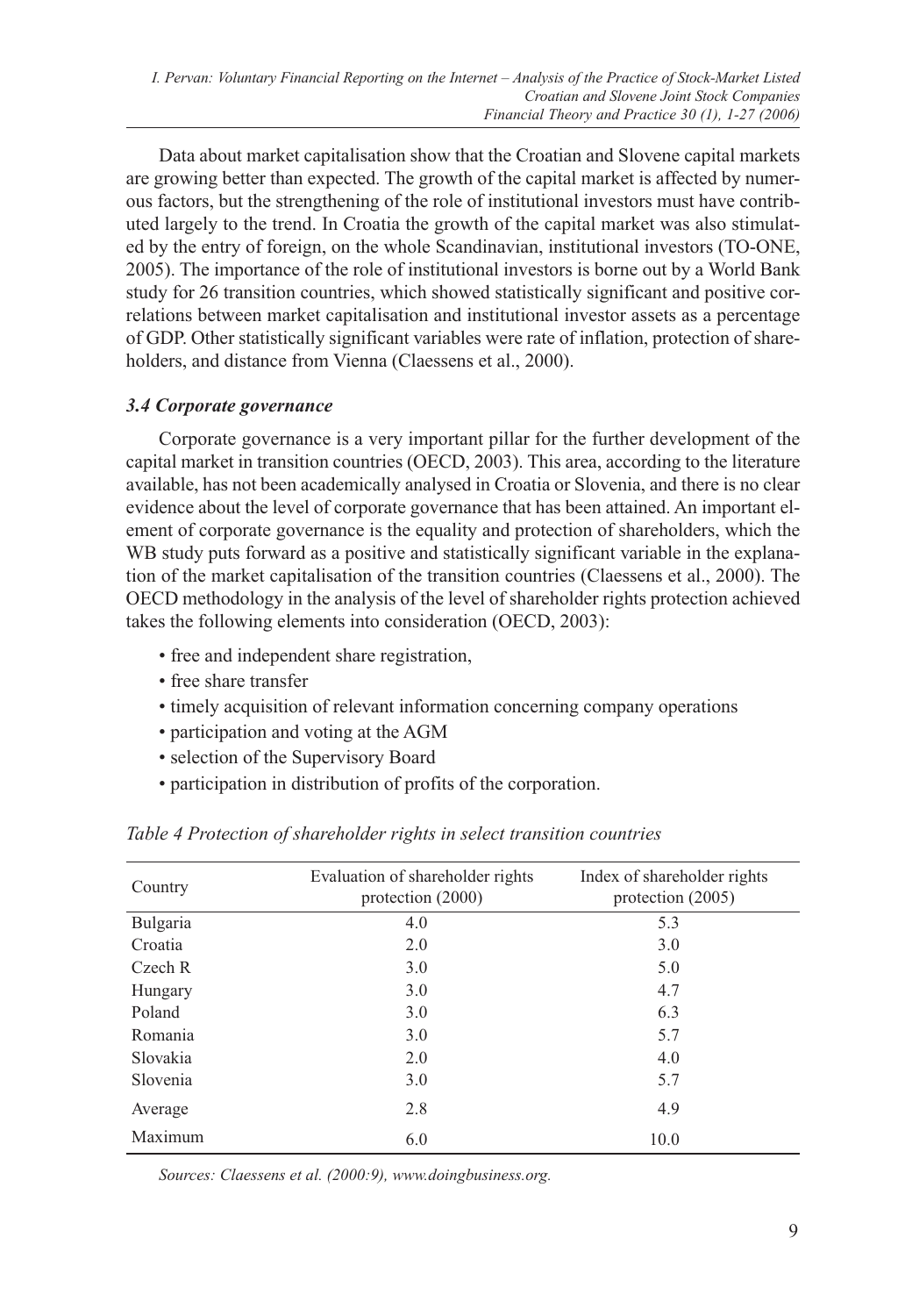According to figures available from two separate studies of 2000 and 2005, it can be seen that the protection of shareholders is better in Slovenia than in Croatia. The evaluation of shareholder rights protection is a combined score based on nine elements. Maximum value of the evaluation of stockholder rights protection comes to 6, while a more detailed account of the methodology of calculation used can be found in Claessens et al., (2000:8-9). According to this evaluation, shown in Table 4, Croatia comes out bottom of a list of eight selected transition countries. According to 2000 figures, Croatia had a score of 2, and Slovenia of 3, while the mean for the selected transition countries was 2.8.

In research in 2005 the so-called shareholder rights protection index was used, ranging from 0 to 10. This index is calculated as the arithmetical mean of three separate indices: the extent of disclosure index, the extent of directory liability index and the ease of shareholder suit index. Each of these three separate indices is a collective evaluation that consists of several elements; a more detailed insight into the elements and calculation of these indices can be found at www.doingbusiness.org.

Data from the 2005 index for shareholder protection once again show that Slovenia is better than Croatia. According to this methodology for the evaluation of investor rights protection, Slovenia is in second place in the eight selected transition countries, with a score of 5.7, after highest placed Poland, which had an index of 6.3. In addition, Croatia brings up the rear according to this principle too, lying with its index of 3 in the last place in the eight selected transition countries. According to available data, few joint stock companies in Croatia had by the end of June 2005 adopted rules of corporate governance to regulate the conduct of the management vis-à-vis the shareholders. Such practice is peculiarly strange since amendments to the Companies Law (Article 272a) of 2003 said the following: *The board of management and the supervisory board of companies the shares of which are listed on the stock exchange are bound each year to make a declaration that they have acted in accordance with the recommendations published in the code of corporate governance and that they will continue to abide by them and to state according to which ones they have not acted or will not act (NN 118/03).*

Transparency of operations and financial disclosures are an essential element of corporate governance for listed corporations. World Bank experts in their study of 2001 say that Croatia was a leader in the application of IASB standards, but the study goes on to point out that "poor auditing" vitiated the quality of financial disclosure (World Bank, 2001).3 The study says that Croatian joint stock companies do not have to publish a complete annual report with a detailed analysis of management, but only annual financial reports. It is very clear that without a complete annual report, or with only those data required and published by the Securities Commission, shareholders will be deprived of a great deal of useful information that IASB standards actually stipulate4. For without complete annual reports, Croatia shareholders will not have at their disposal the following useful information:

<sup>3</sup> The International Accounting Standards Board (IASB) is the operative body for developing standards of the International Accounting Standards Committee Foundation (IASCF), a non-profit organisation founded in 1973 and reorganised in 2001. The objective of IASCF is the drawing up of high-quality accounting standards, the promotion of them and supervision of the way in which they are applied.

<sup>4</sup> URL: www.crosec.hr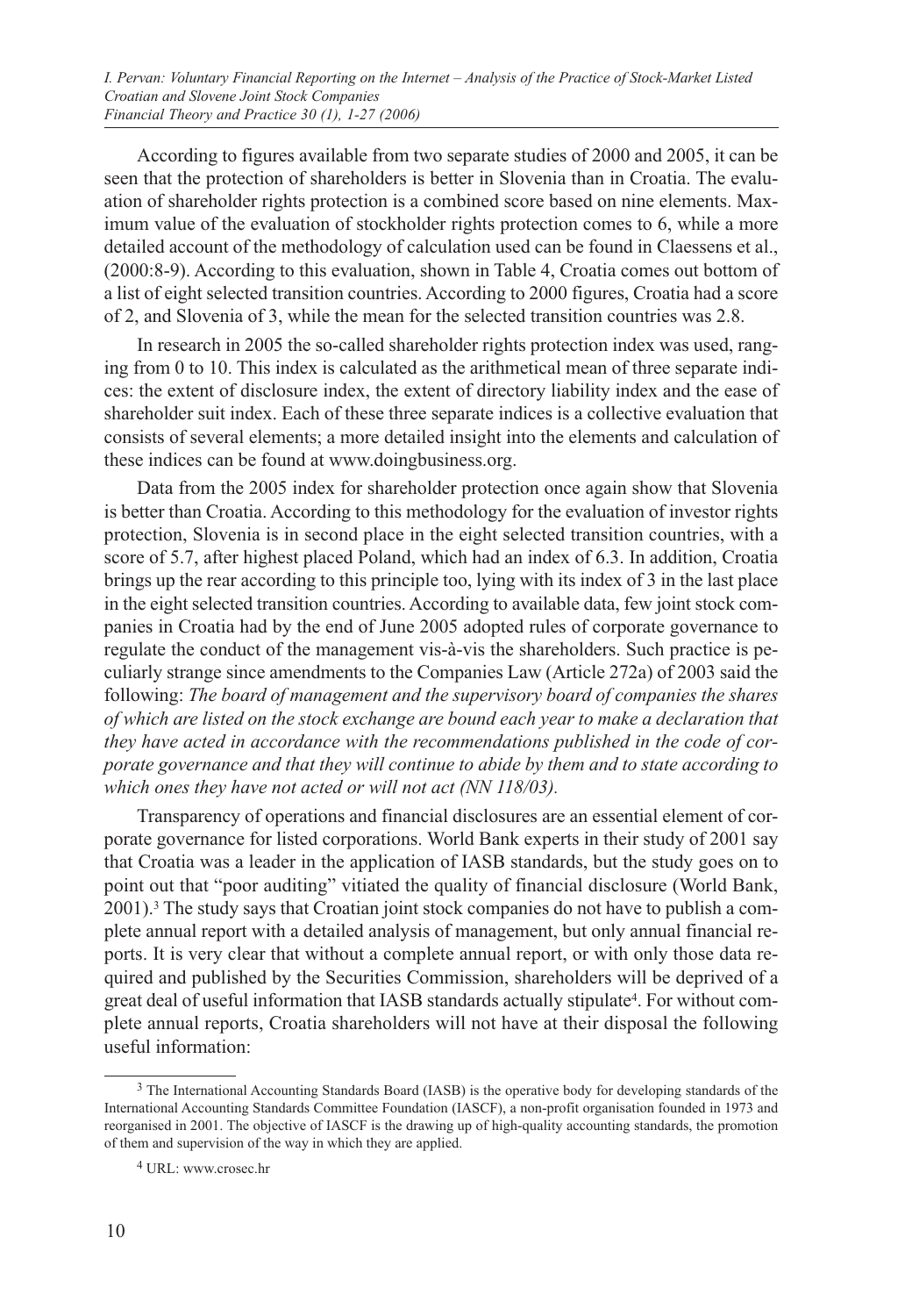- segment information (IAS 14)
- accounting policy (IAS 1)
- notes to the financial reports (IAS 1)
- analysis of management performance in the past
- analysis of predicted business risks, of competition

The entry of foreign institutional investors has without doubt had a positive effect on the growth of the capital market in Croatia, but without greater business transparency there will not be many investors to buy shares with a market-book ratio (TO-ONE, 2005). For an assessment of the level of corporate governance, the broking company TO-ONE carried out an investigation into a sample of the 15 largest joint stock companies in Croatia. These six criteria were used for an evaluation of the level of corporate governance:

- prompt announcement of operational, financial reports and relevant information
- quality of reports and communications with investors
- communication of business plans and expectations
- communication of plans to use the profits
- transparency of ownership structure
- stockholder equality and conflict of interests.

Representatives of brokering companies and open-end and pensions fund management companies graded each of the criteria on a scale of 1 to 4. The average score for the 15 companies was quite low, coming to 2.29, which showed that there is a lot of scope for improving corporate governance in Croatia. Research by the Economics Institute of Zagreb, the Versic-Marusic legal firm and the Socius company for the 2001-2003 period showed that as many as 25% of joint stock companies did not regularly supply their financial reports to the Securities Commission. Although 70% of companies did have a Web site, very few used it for informing shareholders. The research highlights the problem of the unequal treatment of shareholders, lack of transparency in management compensation and the need for broader authority for the supervisory board (Vuko, 2005).

The World Bank carried out research into corporate governance in Slovenia and concluded that on the whole investor rights are legally and in practice well protected (World Bank, 2004b). The study says that Slovene corporations have to present annual and halfyearly reports to the public. The differences from Croatia are noted, where there is no requirement to publish a complete annual report, only the basic financial reports. It can be concluded then that Slovene joint stock companies, because of the statutory environment, are used to publishing a broad range of useful information as part of their annual reports about performance. The study goes on to say that in 1996 an association of members of supervisory boards was founded and that from 2000 on it organised training programmes for members. After training, members of supervisory boards can take a certification test. According to the study from 2004, 145 members of supervisory boards had acquired such a certificate. The practices of many joint stock companies bear out the active role of the supervisory board, presenting the report of the supervisory board in their annual report.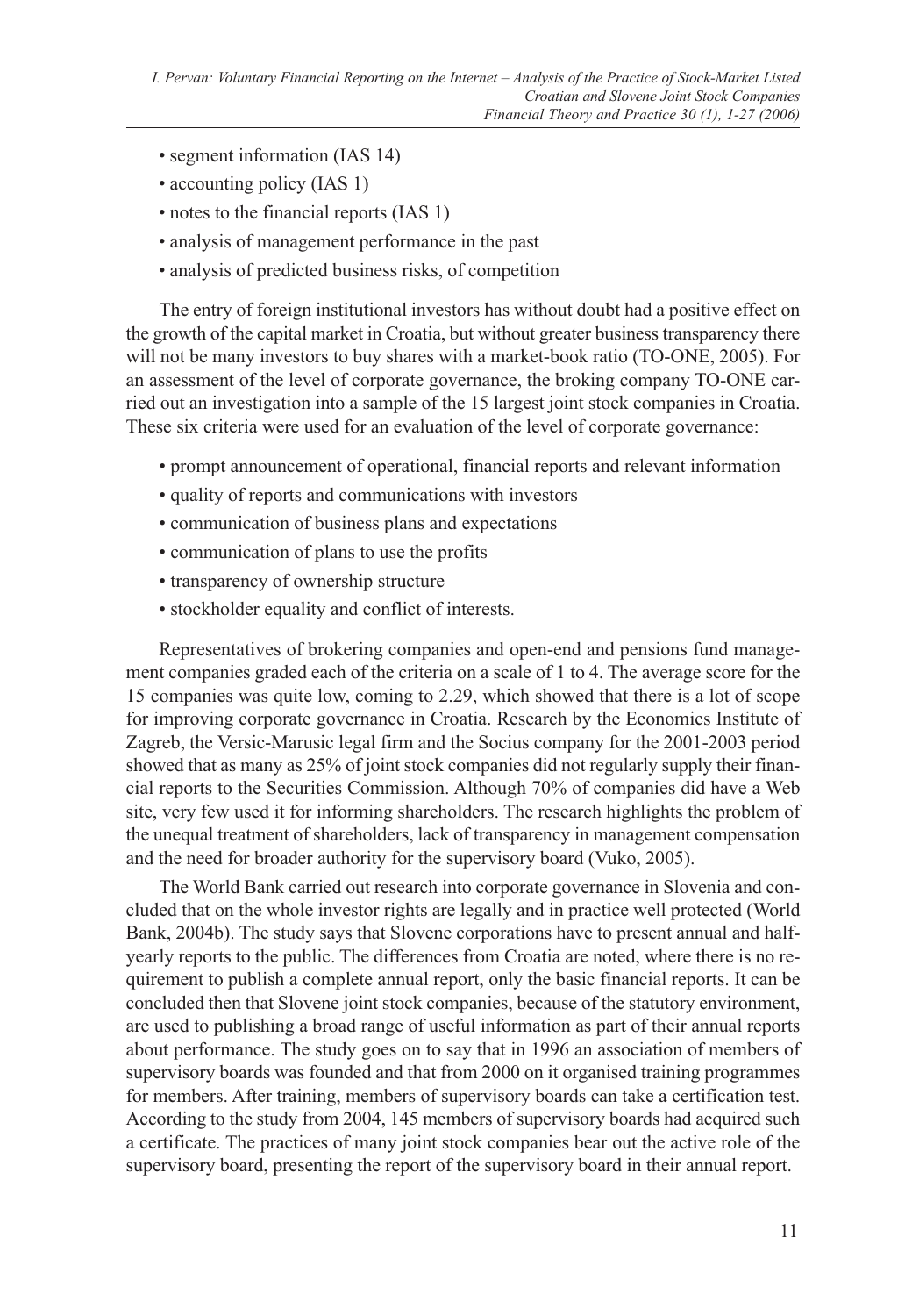### *3.5 Internet use*

Since this research deals with Internet financial reporting it is useful to consider Internet use in general. In an environment in which investors often use the Internet firms can satisfy investor needs for information quickly and cheaply by Internet reporting. However, if investors do not use the Internet very frequently, the inducements for Internet financial reporting will surely be lower. According to data available at the moment, at the end of 2003, there were about 650.000 Internet users in Croatia, or about 18% of the population. By contrast, in Slovenia 37% of the population used the Internet (Kos and Bažant, 2003). More recent data from the Slovene Statistics Office show a similar ratio, for at the end of 2004 43% of the population used the Internet in Slovenia.5 Research by the firm Gfk of 2005 showed that the number of internet users in Croatia had risen to 35%.6 Since the percentage of Internet users in Slovenia is greater than in Croatia, it is possible that voluntary Internet financial reporting will be more frequent in Slovenia than in Croatia.

# **4 The framework of financial reporting for listed corporations in Croatia and Slovenia**

#### *4.1 Financial reporting for corporations listed on the stock exchanges in Croatia*

In 1992 the Accounting Law was passed and published in Croatia; in 1993 it came into force (NN 90/92). This law prescribes the minimum items of the balance sheet and the profit and loss account, based in turn on the EU  $4<sup>th</sup>$  Directive. Croatia did not go in for the development of national accounting standards, but in the Accounting Law stipulated the use of IASB standards. IASB standards must be employed by listed companies, but all other companies will have to use them after they have been translated and published in the *NN – Narodne novine*. As well as this kind of framework for financial reporting, according to the Accounting Law there is a parallel framework for financial reporting that derives from the legal obligations of Croatian firms to various governmental institutions such as the Tax Administration, Financial Agency, the Croatian Statistics Bureau and the Securities Commission.

Only some of the companies have to supply the Securities Commission, which organises and supervises the functioning of the capital market in Croatia, with their financial reports. If a company issues shares, it is bound to draw up a prospectus in which it will present to the Commission the basic and consolidated financial reports for the last three years, together with that for the last quarter of the current year (NN 84/02). These rules go for the first quotation and for the public joint stock corporations of the Zagreb and Varaždin bourses.7 Each of the bourses prescribes its own rules for listing in the other quotations. Public joint stock companies must deliver to the Commission quarterly the balance sheet, profit and loss account, cash flow statement and statement on shareholders' equity changes (NN 118/03).

<sup>5</sup> URL: www.stat.si

<sup>6</sup> URL: www.gfk.hr

<sup>7</sup> According to the Securities Market Law, a public joint stock company is a company that issues shares by public offer and has more than 100 shareholders, its founding equity coming to at least 30 million kuna.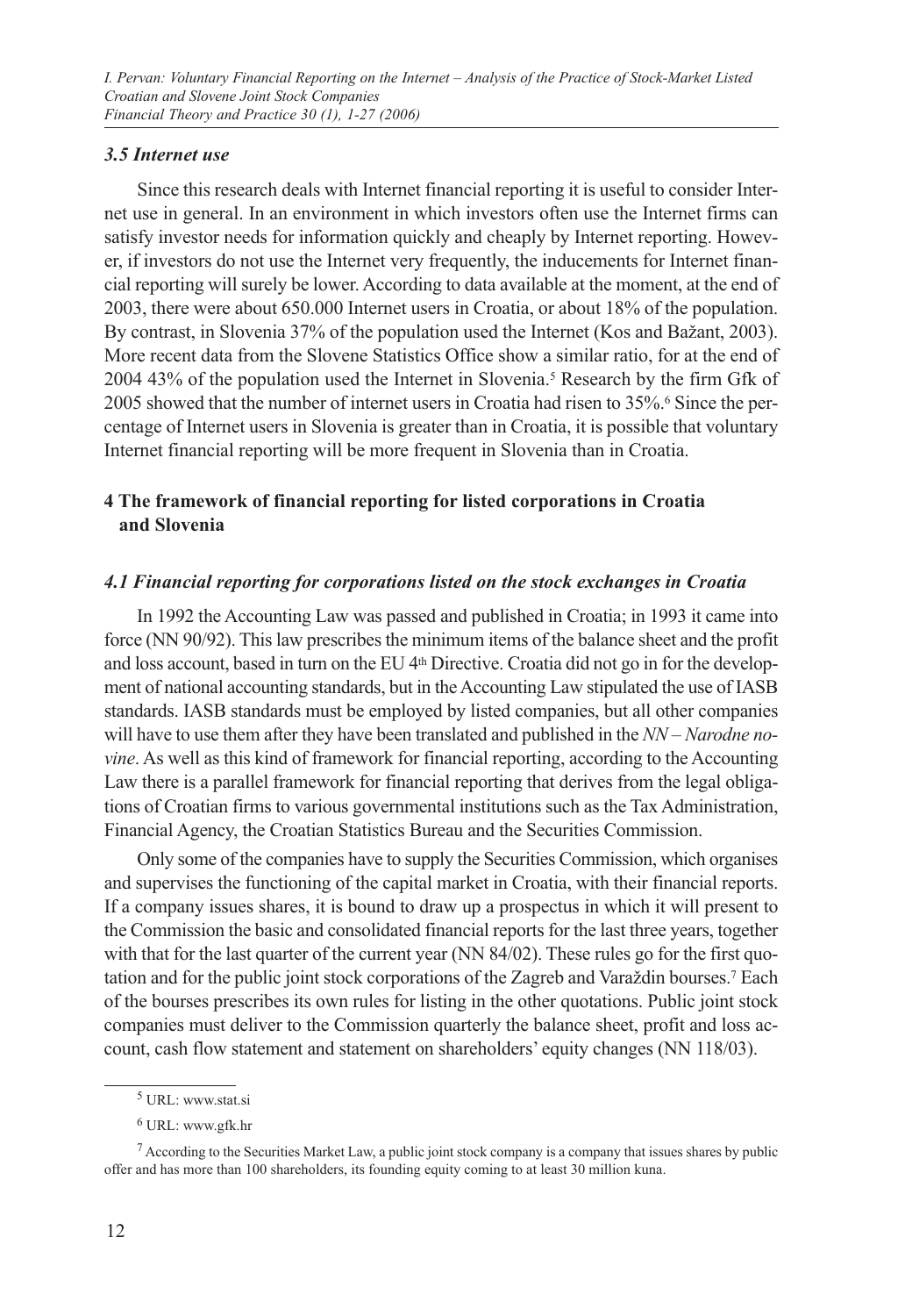Apart from the fundamental financial reports, the joint stock companies must also supply information such as a list of subsidiaries, the amount of dividends paid out, the number of shares, the market prices of shares, a list of the ten biggest shareholders, liquidity, business combinations, litigation under way, and changes in accounting policy. Although this covers a wide range of financial and non-financial information, the basic shortcoming is in the failure to require the publication of accounting policy and the notes, details about segments, auditing reports and general statements from managements about operations and expected trends in the future. Thus the fundamental financial reports published in the *public information booklet* of the Securities Commission contain only the basic financial data and thus the full business reports that the companies publish openly for investors are certainly more information and useful. Here hence it is possible to conclude that companies listed on the stock exchanges can if they want via the Internet present to a broader circle of users higher quality and more wide ranging financial information than is possessed by the Securities Commission (Pervan, 2005).

# *4.2 Financial reporting for joint stock companies listed on the stock exchange in Slovenia*

Since 1993, financial disclosure in Slovenia has been regulated by the Companies Law. This law has twenty articles regulating financial disclosing. The Law also defines the minimum items of the balance sheet and the profit and loss account. In the annual report of a company, as well as financial reports, other information concerning operations have to be presented (Garrod and Turk, 1995). This law prescribed the obligations to audit financial reports were incumbent on large and medium sized joint stock companies, large companies with limited liability, all companies the securities of which are traded on the capital markets, investment companies, banks and insurance companies. From 2001, auditing was carried out in line with International Standards on Auditing (World Bank, 2004a). Changes to the Companies Law (Article 54) said that the annual reports of joint stock companies that are listed on stock exchanges had to be audited. The auditors were bound while doing this to make sure whether the contents of the business reports were in line with the other elements of the annual report (UL RS 54/01).

Unlike Croatia, Slovenia determined on the development and adoption of national accounting standards – SRS or SAS. Hence in Slovenia an independent professional institution for the development of accounting standards was set up  $-$  the Slovene Institute for Auditing or SIR.<sup>8</sup> In Slovenia, since 1993, 32 standards have been adopted and united into the SAS. The outline for financial reporting is comparable with the framework of the IASB and covers the  $4<sup>th</sup>$ , 7<sup>th</sup> and 8<sup>th</sup> directives of the EU. It should be pointed out that no special standard for the consolidation of the financial reports has been developed, rather in the introduction to the standards the main principles of the consolidation were explained. Slovene standards have certain differences from the IASB standards. The main area of the differences is in the capitalisation of foreign exchange losses, a broader definition of extraordinary items, capitalisation of start-up costs, recording of treasury stock as investment and recording of long-term receivables as part of current assets (World Bank, 2004a).

<sup>8</sup> URL: www.si-revizija.si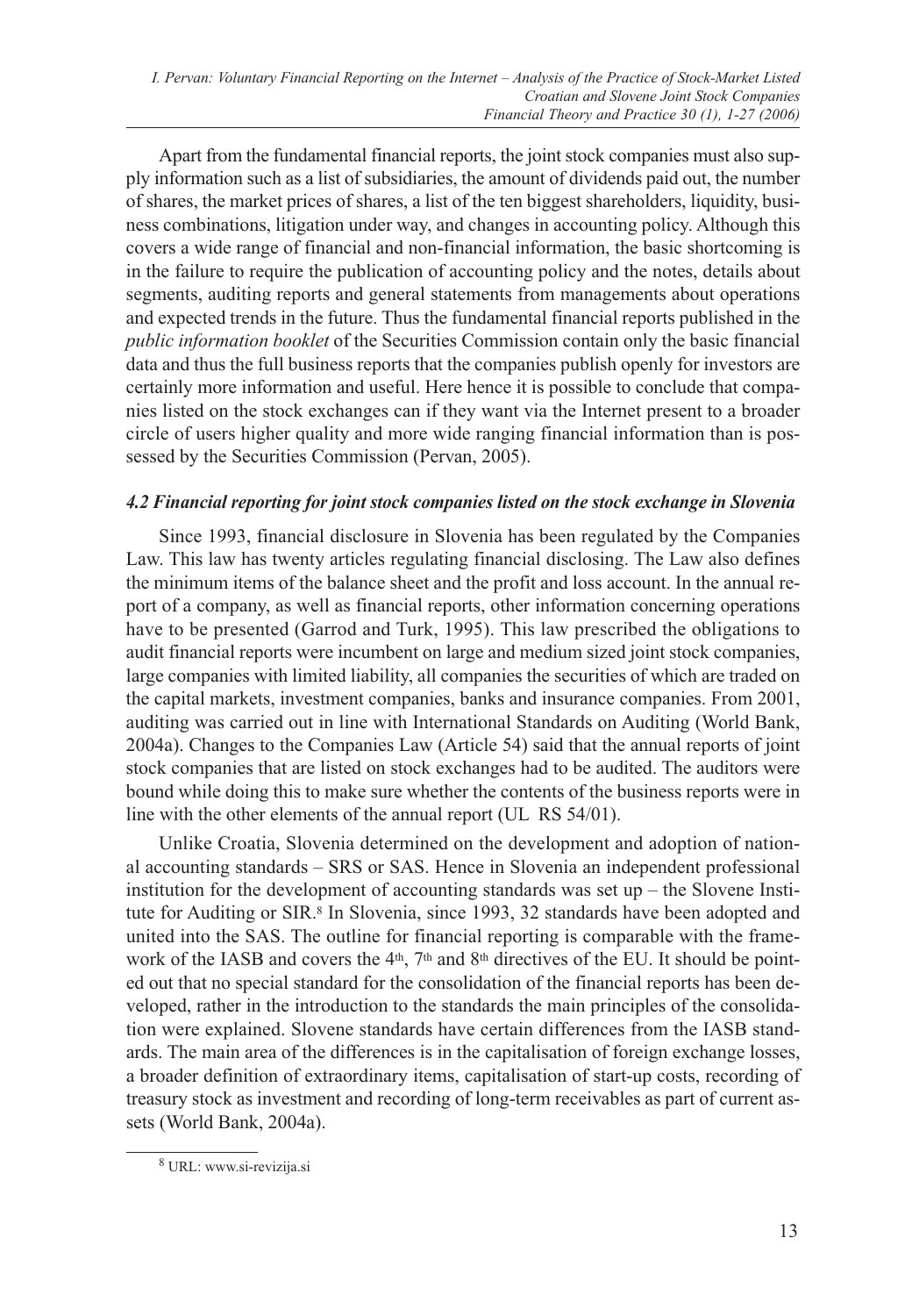More recent changes in the accounting standards of Slovenia took place in 2001, when new standards were adopted, coming into force in 2002. After that, in practice, 40 Slovene accounting standards were enforced. Since in 2004 Slovenia became a EU member, change in the regulations for financial reporting became necessary. According to regulations in the EU, that is, all companies with shares that are actively traded on the markets must apply the IASB standards. Companies listed on the Ljubljana stock exchange have to supply their reports to the exchange, which will then publish them on the Internet.9 Apart from that, a summary of the financial reports must be published in the press (World Bank, 2004b). A look at the Web site SEOnet will lead to the conclusion that the published financial reports about joint stock companies from the official market are quite informative. However, a problem is that quite a lot of companies from the free market do not supply their reports regularly.

#### **5 The Structure of the Research**

#### *5.1 Description of the samples*

In line with the approach to research in other countries, the basic sample consists of companies whose shares are listed on the stock exchanges. Although in June 2005 there were more than 230 companies listed on the stock exchange in Croatia, and in Slovenia about 130, there is no active trading in the shares of quite a lot of these companies. Hence selection was needed, and only those companies whose shares were actively being traded were included in the research. For the selection, a simple criterion was employed – share transactions on the stock exchanges in Croatia and Slovenia in the first quarter of 2005. The author made the subjective decision to include all those companies whose shares recorded transactions valued at a minimum of 300.000 euros in the first quarter of 2005. A different criterion might have been erected leading to different samples and different conclusions, which certainly needs bearing in mind in interpretation of the results of the investigation. However, it should be said that this manner of selecting the sample resulted in the coverage of the largest Croatian and Slovene joint stock companies, which is in line with the approach of researchers in other countries, for in most of these investigations the sample was created by a selection of the biggest companies (Fortune 1000, FTSE 100, DAX 30, the 50 biggest firms from Euronext and the 100 biggest Japanese firms). According to this principle of selection, the following table shows the way the sample was formed.

| Country                                                | Croatia | Slovenia |
|--------------------------------------------------------|---------|----------|
| Number of joint stock companies on the official market |         | 28       |
| Number of companies on other markets                   | 230     | 100      |
| Total number of companies in the bourses               | 235     | 128      |
| Companies that had shares in the value of more than    |         |          |
| 300,000 euros traded in January-March 2004             | 55      | 30       |
| Percentage of basic set                                | 23.4    | 23.4     |

*Table 5 The formation of the sample from the population*

*Source: Zagreb, Varaždin and Ljubljana stock exchanges June 2005*

<sup>9</sup> URL: www.seonet.ljse.si/menu/default.asp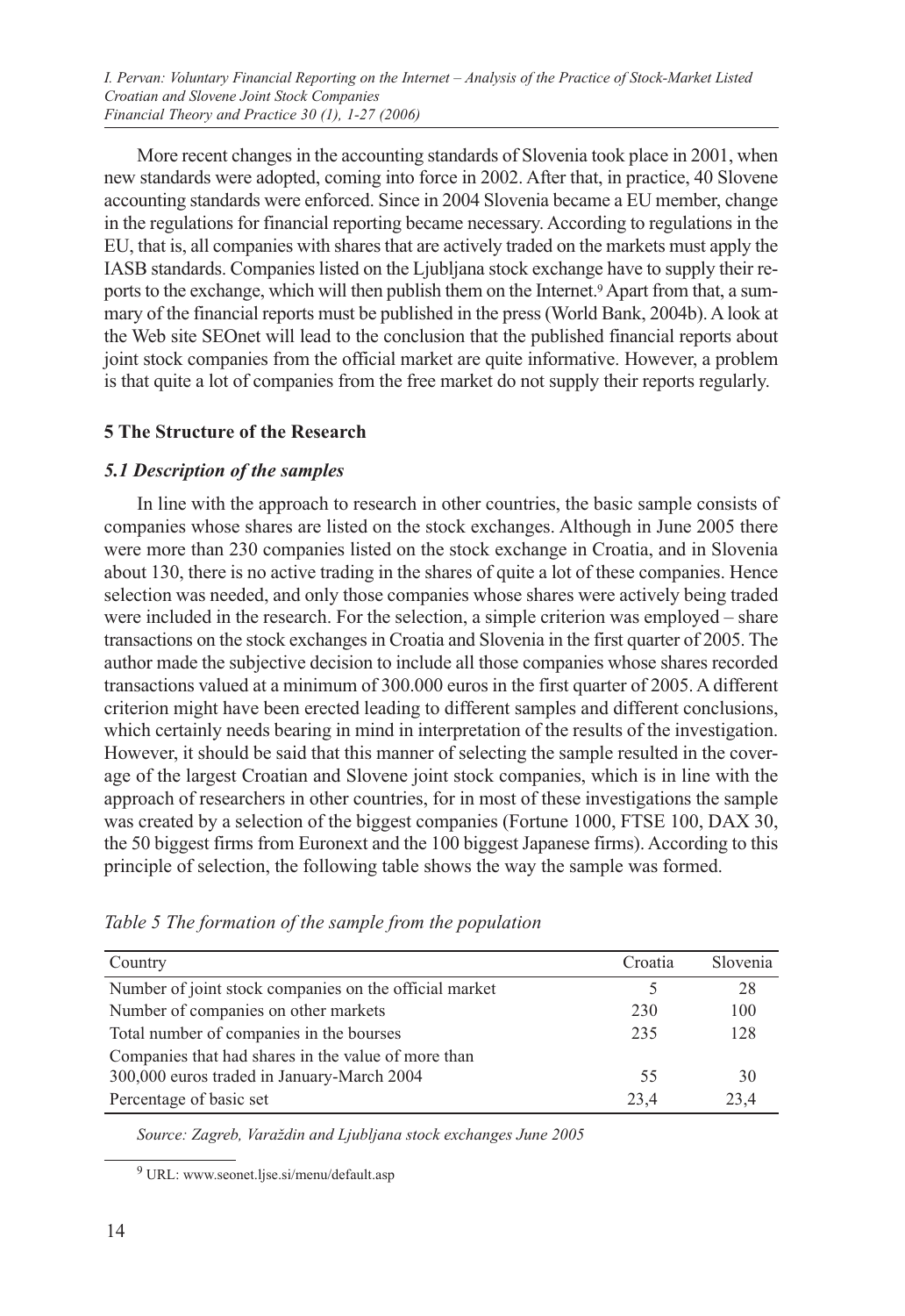The table shows that the selected samples of companies cover 23.4% of the population of all companies quoted on the stock exchanges. Such a selection is useful because the results of the analysis will relate only to those firms whose shares are being actively traded. The problem of companies in the shares of which there is no active trading lies in the fact that investors for some reasons are not interested in them and there is no real demand for financial and non-financial information about them. Analysing them together would result in unreliable conclusions before the demand for useful financial and non-financial information for the two groups of firms is essentially different.

*Table 6 Criteria for the formation of Internet financial reporting score*

|                | A) Information from the financial reports                        |
|----------------|------------------------------------------------------------------|
| $\mathbf{1}$   | <b>Balance</b> sheet                                             |
| $\overline{2}$ | Profit and loss account                                          |
| 3              | Cash flow statements                                             |
| $\overline{4}$ | Changes in shareholder equity statement                          |
| 5              | Auditing report                                                  |
| 6              | Notes to the financial reports                                   |
| 7              | Accounting policy                                                |
| 8              | Segment reports                                                  |
| 9              | Quarterly reports                                                |
| 10             | Half-yearly reports                                              |
| 11             | Reports from previous years                                      |
|                | B) Other useful information                                      |
| 12             | Most recent market price of the shares                           |
| 13             | Press and public releases                                        |
| 14             | Management analyses of operations                                |
| 15             | Analyses of main business risks                                  |
| 16             | Reports of the supervisory boards                                |
|                | C) Transparency of management and supervisory boards             |
| 17             | Data about the management                                        |
| 18             | Information about management remuneration                        |
| 19             | Supervisory Board data                                           |
| 20             | Information concerning supervisory board remuneration            |
| 21             | Statement of management responsibility for the financial reports |
| 22             | Code of corporate governance                                     |
|                | D) User support                                                  |
| 23             | Special part of the Web for investors                            |
| 24             | Internal search engine                                           |
| 25             | E-mail address                                                   |
| 26             | Mailing lists                                                    |
| 27             | Ability to download reports                                      |

- 28 Formats of reports suitable for calculations
- 29 Web page in English
- 30 English version of financial reports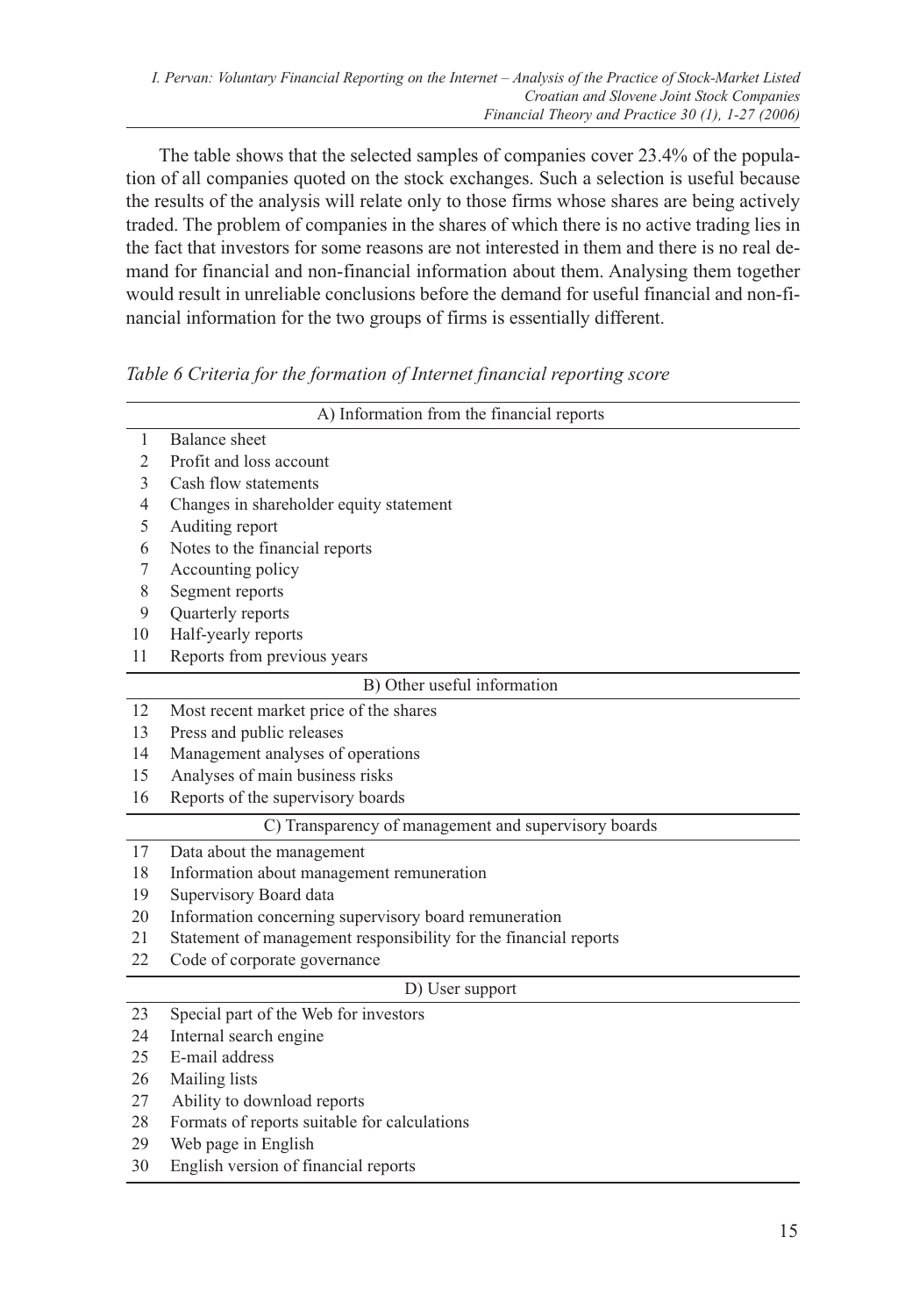# *5.2 Descriptions of variables*

For measurement of the level of financial reporting, the technique of evaluation pursuant to 30 elements or criteria will be used. As can be seen from the following table, the criteria for the formation of the overall evaluation of Internet financial reporting are classified into four groups.

It needs to be said that in the formation of the overall Internet financial reporting score each set of criteria and the individual criteria have an equal weighting. In the literature, different approaches can be found, some others setting different weightings for each group of criteria (Pirchegger and Wagenhofer, 1999; Marston and Polei, 2004). However, these authors arrived at these weightings through conversations with analysts, managers and students, which necessarily entails a certain level of subjectivity. In order to avoid subjectivity in the definition of weighting in this paper the approach will be used in which all the criteria have equal weighting. Hence the overall level of the level of financial reporting (the IFR score) is calculated by a simple aggregation of the grade for each criterion, which is either  $1$  or  $0$  – criterion is met or not met. In the valuation of regression models of variables the IFR score constitutes the dependent variable, which is hypothesised to be dependent on a number of independent variables. Taking into account previous research from the USA, Germany, Austria and other countries as potentially important independent variables we have chosen size, profitability, ownership structure and stock market activity of shares and industry. A detail list of the independent variables is presented in Table 7.

# *5.3 Description of working hypotheses*

There are two levels to this investigation of the practice of Internet financial reporting in Croatia and Slovene listed corporations. At the first, comparative level, the objective is to compare the differences in the levels of Internet financial reporting of the companies of the two countries. More precisely, it is necessary to test out the statistical significance of the differences between the average values of the IFR scores for the Croatian and the Slovene companies. For the sake of establishing a working hypothesis, in this part there is a considerable problem because of the lack of any theoretical framework. Hence the establishment of a hypothesis is fairly intuitive and is based on differences among the basic macroeconomic indicators, the role of institutional investors, the importance of the capital market, the percentage of Internet users and the general level of corporate governance.

It is possible to hypothesise that a higher level of per capita GDP and a stronger role of institutional investors will create a greater demand for shares and, indirectly, a greater demand for financial and other kinds of information. At the same time a higher level of corporate governance and an equal treatment of all shareholders should result in better transparency and a higher level of financial reporting. Since this investigation is directed to financial reporting on the Internet, the percentage of Internet users might also be an important factor in the decision concerning reporting or not reporting on the Web. Taking into account the considerations from the third part of this work, it can without any doubt be concluded that all the values of all the potentially important factors from the business environment are better in Slovenia than in Croatia. Hence we can hypothesise that the joint stock companies from the Croatian sample would have a lower IFR score than those in the Slovene sample.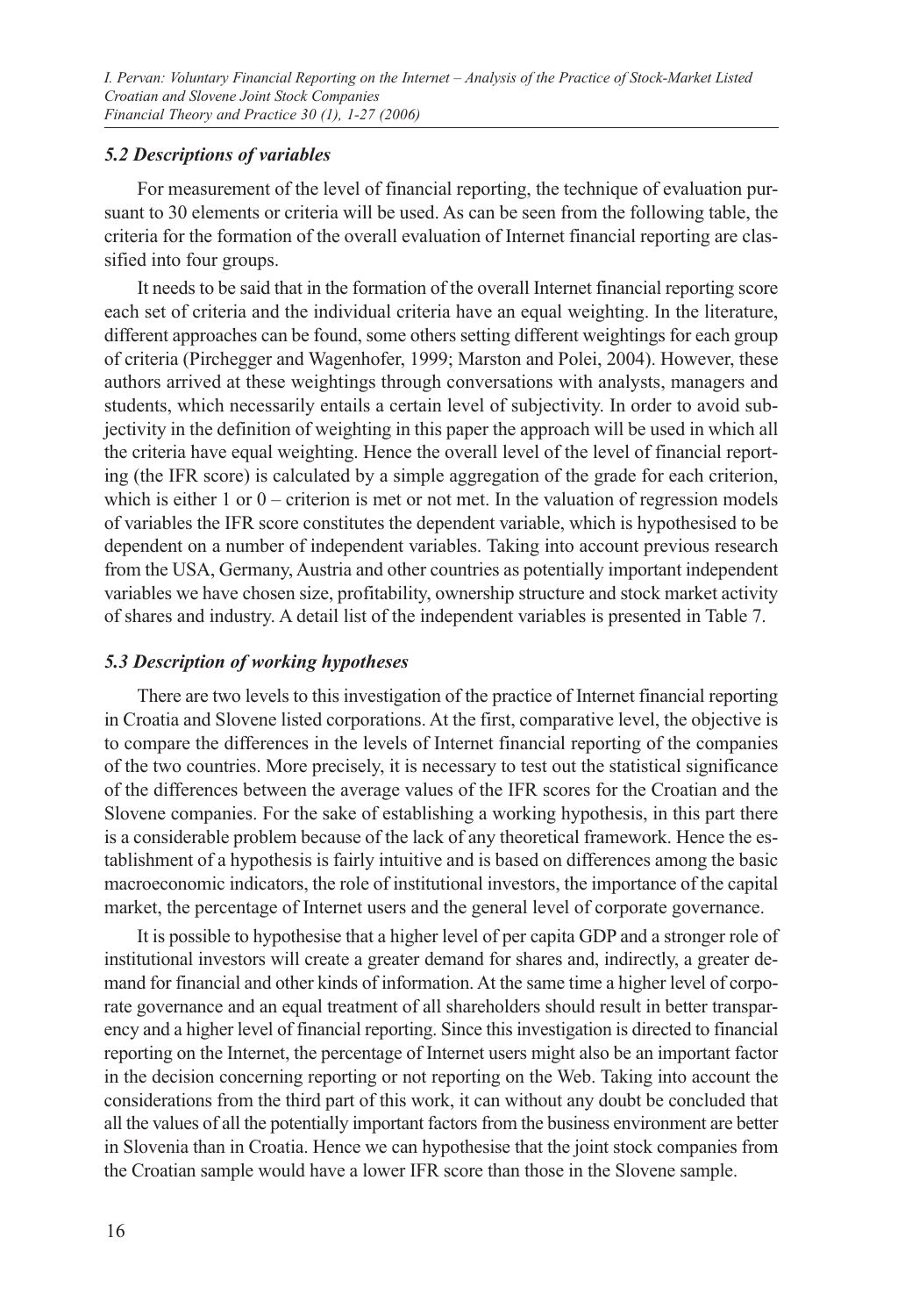| Independent variable                    | Symbol                | Description                                                                                                                                                |
|-----------------------------------------|-----------------------|------------------------------------------------------------------------------------------------------------------------------------------------------------|
| Size                                    |                       |                                                                                                                                                            |
| market capitalisation                   | <b>MCAP</b>           | measured March 31, 2005                                                                                                                                    |
| earnings                                | <b>EARN</b>           | from the profit and loss account of 2004                                                                                                                   |
| assets                                  | <b>ASTS</b>           | from balance sheet end of 2004                                                                                                                             |
| Profitabiilty                           |                       |                                                                                                                                                            |
| return on assets                        | <b>ROA</b>            | ratio of net profit and assets (2004)                                                                                                                      |
| return on equity                        | <b>ROE</b>            | ratio of net profit and equity (2004)                                                                                                                      |
| return on sales                         | <b>ROS</b>            | ratio of net income / sales (2004)                                                                                                                         |
| Ownership structure                     |                       |                                                                                                                                                            |
| number of shareholders                  | <b>NOSH</b>           | according to data of the Securities<br>commission (Croatia) and the Central Clearing<br>agency for Slovenia (end of March 2005) <sup>10</sup>              |
| majority foreign ownership              | <b>MFOW</b>           | dummy $(1-Yes, 0-No)$ .<br>according to data of the Securities Commission<br>(Croatia) and the Central Clearing Agency for<br>Slovenia (end of March 2005) |
| Market activity                         |                       |                                                                                                                                                            |
| official market                         | <b>OFMAR</b>          | dummy $(1$ -yes, $0$ -no)                                                                                                                                  |
| percentage of market capitalisation     | <b>MCAP</b><br>$(\%)$ | market capitalisation of section/total market<br>capitalisation of sample (end of March 2005)                                                              |
| share transactions                      | <b>TURN</b>           | transactions in shares in January - March 2005.                                                                                                            |
| ratio of traded/issued shares           | <b>T/ISSU</b>         | number of traded/number of issued shares<br>January - March 2005                                                                                           |
| ratio of market/book value of<br>shares | M/B                   | ratio of market and book value of shares as of<br>March 31 2005                                                                                            |
| Industrial sectors                      |                       |                                                                                                                                                            |
| tourism                                 | TOUR                  | dummy $(1$ -yes, $0$ -no)                                                                                                                                  |
| pharmaceuticals                         | <b>PHAR</b>           | dummy (1-yes, 0-no)                                                                                                                                        |
| food industry                           | <b>FOOD</b>           | dummy (1-yes, 0-no)                                                                                                                                        |
| banks and insurance companies           | <b>FIN</b>            | dummy (1-yes, 0-no)                                                                                                                                        |
| transport                               | <b>TRANS</b>          | dummy (1-yes, 0-no)                                                                                                                                        |
| commerce                                | COMM                  | dummy $(1$ -yes, $0$ -no)                                                                                                                                  |
| shipping                                | SHIP                  | dummy $(1$ -yes, $0$ -no)                                                                                                                                  |

*Table 7 A detail list of the independent variables*

At the second level, at the level of each country and the two separate samples the aim of the research is to discover the factors that have an important impact on the score. For the formation of the working hypotheses, the theoretical frameworks from previous investigations into Internet reporting were used. The construction of the hypothesis includes

<sup>10</sup> URL: www.kdd.si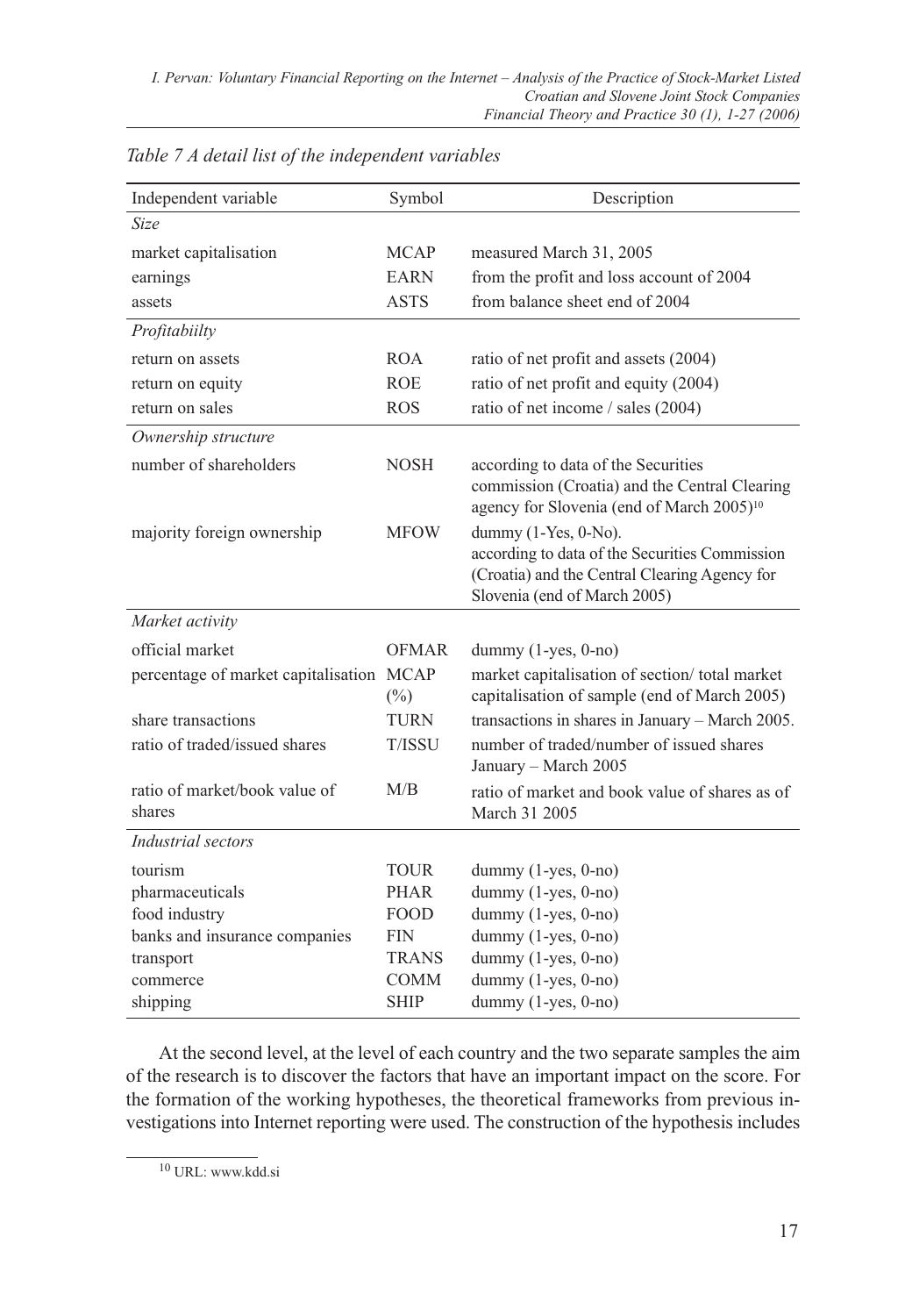certain transitional aspects that were not considered in the developed market economy countries. Explanatory research usually makes use of different theories to explain voluntary financial theory (agent theory, signalling theory and cost-benefit theory). Most such investigations start off from the hypothesis that large companies have greater agent costs and that more vigorous use of financial report can reduce agent costs (Marston and Polei, 2004). Starting off from such theoretical assumptions, it is realistic to expect a positive link between size of company and IFR score.

Signalling theory starts off from the assumption that more profitable companies endeavoured to stand out from the less profitable by enhanced financial reporting. Hence a positive correlation between Internet financial reporting evaluation and profitability can be expected. Profitability in the Slovene and particularly in the Croatian transitional context can have another dimension as well. That is, joint stock companies in transitional countries are still undergoing the restructuring process. It is possible that for less profitable companies, financial reporting on the Internet at the current moment constitutes a minor activity and an additional cost. This particularly holds for the quotation of the public joint stock companies in Croatia, which have been forced by the regulations since 2002 to have their shares listed on the stock exchange. For most such firms, relations with investors are not all that important, and there is no stimulus for higher quality financial reporting.

Ownership structure may also be an important factor in IFR score because companies with a small number of shareholders have essentially different relations with their owners than those with a high percentage of shares that are freely traded. Dispersal of ownership usually means that the main source of information for investors have to be publicly accessible (Pirchegger and Wagenhofer, 1999). In such conditions the Internet is technically speaking an approach that allows for rapid and cheap communications with a large number of investors (current and potential) providing a large range of useful information. Hence it can be assumed that corporations with a larger number of owners will also have a high Internet financial reporting score. In Croatia, foreign ownership could also be an important factor since a large number of listed companies in Croatia are foreign owned. Since foreign owners are on the whole from more developed countries of the EU (Germany, Italy and Austria) with developed capital markets and better corporate governance, their approach to financial reporting could well be different. Perhaps foreign owners might be more aware of the importance of transparency in their business operations than domestic owners and it might be expected that foreign ownership would lead to a higher level of financial reporting on the Internet in Croatia.

An additional important factor for the IFR score in a transitional environment might be the activity of shares on the market. Since the Croatian and Slovene capital markets are in development, and many shares are not liquid, stock market activity of the shares could be an important factor. If shares are actually traded in, it could be expected that there would be a greater demand for financial and non-financial information and in consequence of higher level of financial reporting. Apart from that, with companies with a higher level of voluntary financial reporting it is possible to expect a higher market level (a high market to book ratio) because of the greater transparency of operations and the broader range of useful information and, by way of consequence, a small investor risk. In the control of sector effects dummy variables for sectors represented in the samples will be included in the regression models.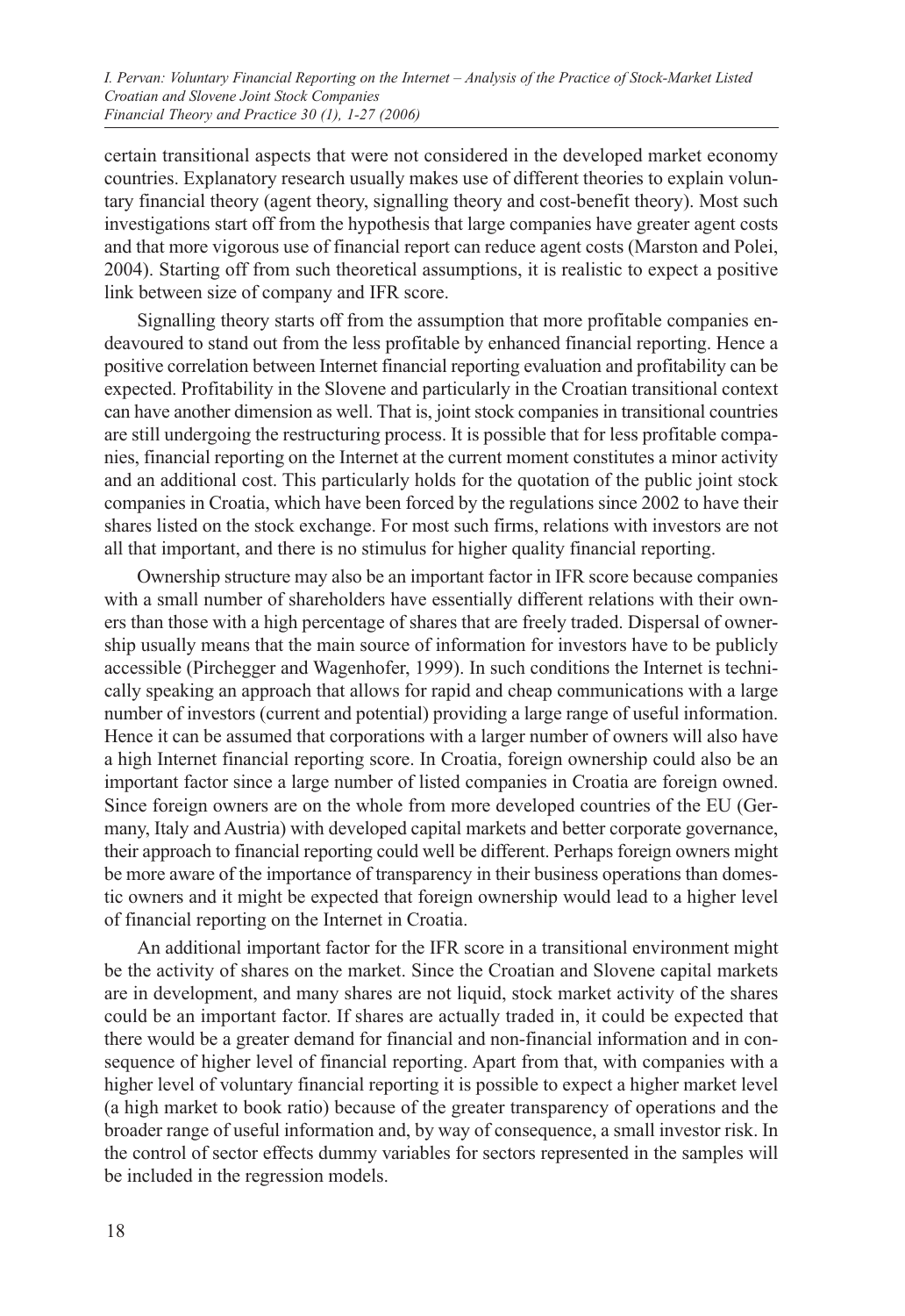# **6 The results of the research**

# *6.1 Comparison of the IFR scores for Croatian and Slovenian joint stock companies*

On the basis of the empirical research carried out in June 2005 and the model of scoring defined, the following features of IFR scores were obtained (Table 8):

| Characteristics of IFR score    | Croatia | Slovenia |
|---------------------------------|---------|----------|
| Number of observations          | 55      | 30       |
| Arithmetical mean of IFR scores | 6.85    | 17.63    |
| Standard deviation              | 8.08    | 5.87     |
| Lowest value                    | 0.00    | 3.00     |
| Median                          | 2.00    | 19.00    |
| Highest value                   | 29.00   | 26.00    |

*Table 8 Basic statistical characteristics of the IFR scores*

As was foreseen, the companies in Croatia have on average a much lower IFR score, coming to 6.85, while the average IFR score for Slovene companies was 17.63. For formal statistical testing of the significance of the difference, t-test has to be applied for the difference of the arithmetical means of the two independent samples. Here it is important to point out that the normality of the variable IFR score for both samples was tested with the Kolmogorov-Srmirnov test, which comes with the statistical programme SPSS. According to this test, the variable of IFR score followed a normal distribution, which is important for a proper application of t-test. According to the t-test carried out for the difference of the arithmetical means of the IFR scores of the two independent samples, the average difference (10.78) was statistically significant because significance was less than 5% (Table 9). The same conclusion can be arrived at assuming and not assuming the equality of variance for the two observed samples. Hence it can be concluded that Croatian corporations have on average a statistically significant lower level of Internet financial reporting than Slovene corporations.

|                              | t-ratio  | Significance<br>(doubled sided t-test) | Difference in arithmetical<br>means of IFR score |
|------------------------------|----------|----------------------------------------|--------------------------------------------------|
| Assuming equal variances     | $-6.430$ | 0.000                                  | $-10.78$                                         |
| Not assuming equal variances | $-7.049$ | 0.000                                  | $-10.78$                                         |

*Table 9 T-test for testing the significance of the difference between the arithmetical means of IFR scores.*

A detailed view of the differences of IFR scores is shown in Table 10. From this it can be seen that Slovene corporations have better scores in all groups of criteria. For example, for the first group, four basic financial reports (balance sheet, profit and loss account, cash flow statement, all changes in shareholder equity statement), this is presented in from 29.1 to 32.7% of companies. But in the Slovene sample, as many as 90-93.3% of companies publish such information. Significant differences appear in other reports, while the smallest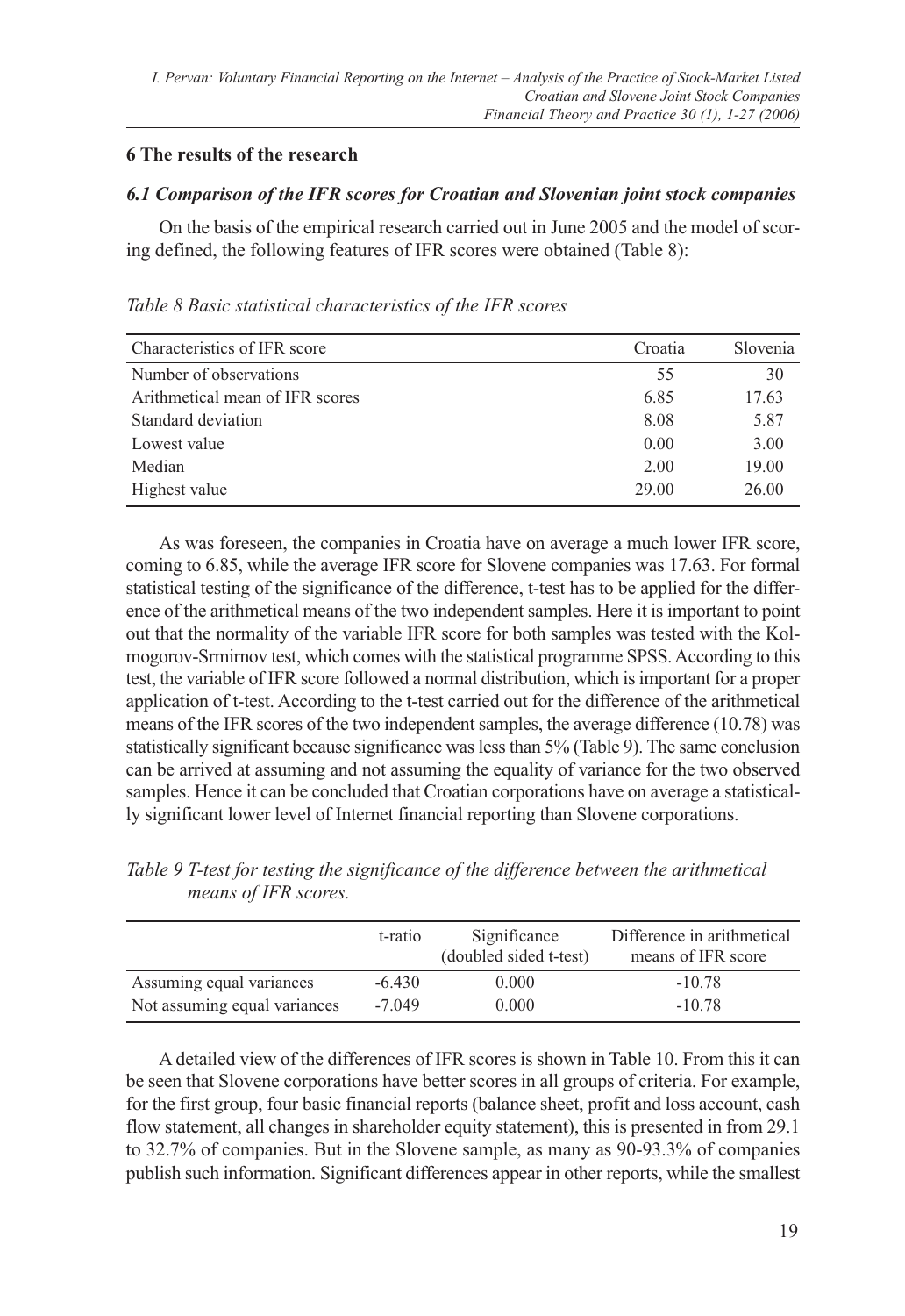|                                                     | Croatia        |                          | Slovenia       |                | Difference    |
|-----------------------------------------------------|----------------|--------------------------|----------------|----------------|---------------|
|                                                     |                | Number Percentage Number |                | Percentage     | $(\Delta\% )$ |
|                                                     | of firms       | of firms                 | of firms       | of firms       |               |
| A) Information from the financial reports           | $\mathbf{1}$   | $\overline{2}$           | 3              | $\overline{4}$ | $5 = 2 - 4$   |
| <b>Balance</b> sheet                                | 18             | 32.7                     | 28             | 93.3           | $-60.6$       |
| Calculation of profit and loss                      | 18             | 32.7                     | 28             | 93.3           | $-60.6$       |
| Cash flow statement                                 | 17             | 30.9                     | 28             | 93.3           | $-62.4$       |
| Statement on all changes to shareholder equity      | 16             | 29.1                     | 27             | 90.0           | $-60.9$       |
| Auditor's report                                    | 15             | 27.3                     | 26             | 86.7           | $-59.4$       |
| Notes to financial reports                          | 13             | 23.6                     | 21             | 70.0           | $-46.4$       |
| Accounting policy                                   | 13             | 23.6                     | 20             | 66.7           | $-43.1$       |
| Segment information                                 | 7              | 12.7                     | 6              | 20.0           | $-7.3$        |
| Quarterly reports                                   | $\mathfrak{Z}$ | 5.5                      | 8              | 26.7           | $-21.2$       |
| Half-yearly reports                                 | 4              | 7.3                      | 8              | 26.7           | $-19.4$       |
| Reports from previous business years                | 15             | 27.3                     | 24             | 80.0           | $-52.7$       |
| B) Other useful information                         |                |                          |                |                |               |
| Most recent market price of shares                  | 11             | 20.0                     | 17             | 56.7           | $-36.7$       |
| Releases for press and public                       | 17             | 30.9                     | 18             | 60.0           | $-29.1$       |
| Analysis of business operations by the board        | 11             | 20.0                     | 27             | 90.0           | $-70.0$       |
| Analysis of main operating risks                    | 7              | 12.7                     | 14             | 46.7           | $-30.0$       |
| Report of the supervisory board                     | 7              | 12.7                     | 26             | 86.7           | $-74.0$       |
| C) Transparency of management and supervisory board |                |                          |                |                |               |
| Information about the management                    | 12             | 21.8                     | 25             | 83.3           | $-61.5$       |
| Information about remuneration of management        | 3              | 5.5                      | 7              | 23.3           | $-17.8$       |
| Information about the Supervisory Board             | 10             | 18.2                     | 25             | 83.3           | $-65.1$       |
| Information about remuneration of members           | 2              | 3.6                      | $\overline{4}$ | 13.3           | $-9.7$        |
| of the Supervisory Board                            |                |                          |                |                |               |
| Management declaration of responsibility            | 6              | 10.9                     | 8              | 26.7           | $-15.8$       |
| for reports<br>Code of corporate governance         | 3              | 5.5                      | 10             | 33.3           | $-27.8$       |
|                                                     |                |                          |                |                |               |
| D) User support                                     |                |                          |                |                |               |
| Special part of the website for investors           | $\overline{7}$ | 12.7                     | 14             | 46.7           | $-34.0$       |
| Internal search engine                              | 10             | 18.2                     | 14             | 46.7           | $-28.5$       |
| Email address                                       | 52             | 94.5                     | 30             | 100.0          | $-5.5$        |
| Mailing lists                                       | 3              | 5.5                      | $\overline{0}$ | 0.0            | 5.5           |
| Ability to download reports                         | 15             | 27.3                     | 28             | 93.3           | $-66.0$       |
| Report formats suitable for calculations            | $\overline{2}$ | 3.6                      | 1              | 3.3            | 0.3           |
| English version of web site                         | 39             | 70.9                     | 19             | 63.3           | 7.6           |
| English version of financial reports                | 21             | 38.2                     | 18             | 60.0           | $-21.8$       |

*Table 10 Comparison of elements of IFR score for Croatian and Slovene joint stock companies*

difference (7.3%) is determined for segment information. For the second group of criteria for the IFR score, i.e., other useful information, in the Croatian sample percentages varied from 12.7% to 30.9%, while Slovene companies had quite a lot higher percentages, ranging from 46.7% to 90%. For example, the insignificance of the role of Croatian supervisory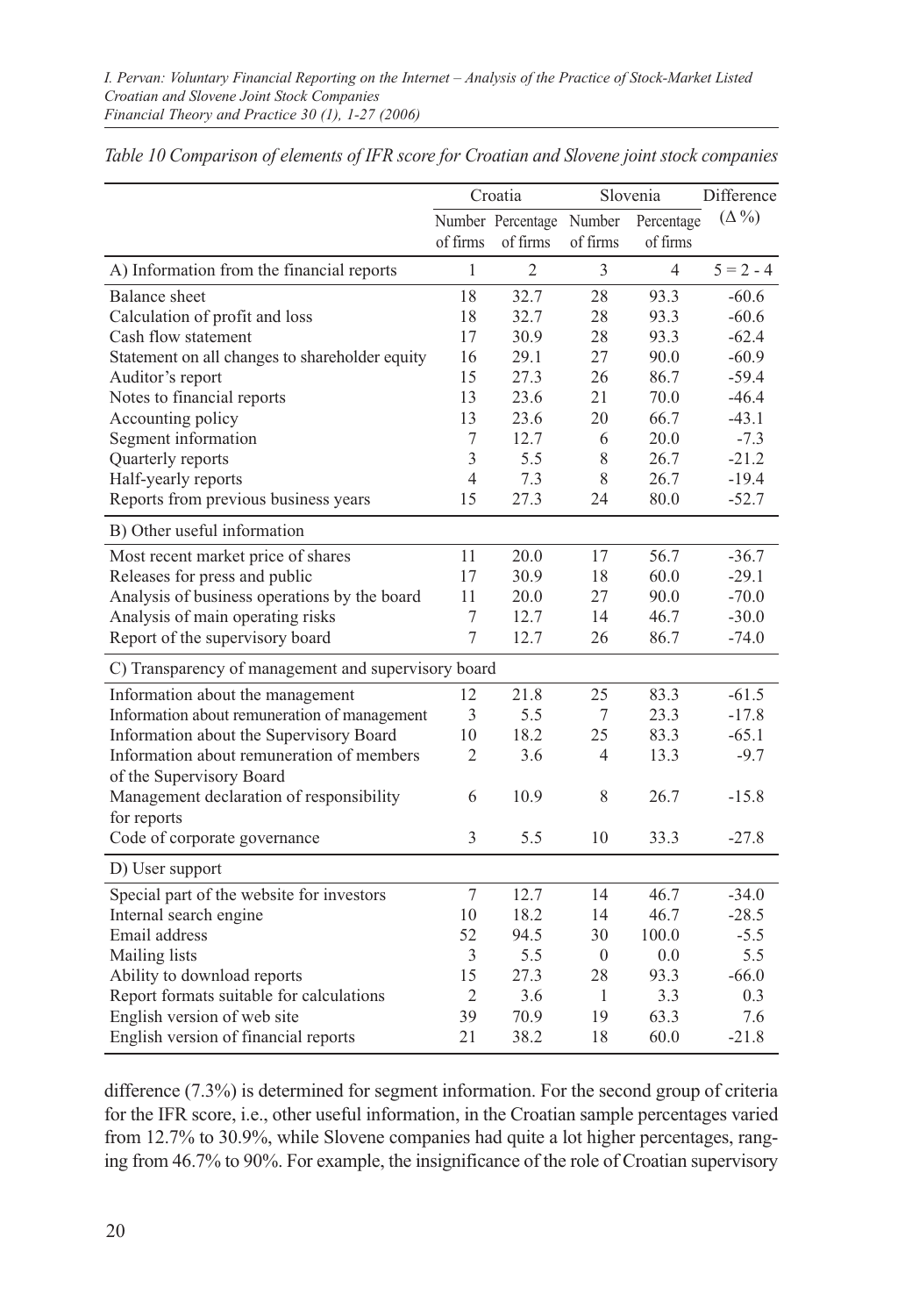boards can be seen in the very few reports from the board, which were found in only 12.7% of the companies in the sample. At the same time, in the Slovene sample the report of the supervisory board was shown to interested users by as many as 86.7% of companies.

In the transparency of management and supervisory boards, information concerning the management was presented by 21.8% of Croatian but 83.3% of Slovene joint stock companies. One interesting feature is that a very small percentage of companies in both countries reveal data about corporate officer remuneration (5.5% in Croatia, 23.3% in Slovenia). A similar conclusion can be made about supervisory board member remuneration, which is presented by only 3.6% of Croatian and 13.3% of Slovene companies. The code of corporate governance is also very rare in Croatia, being presented by only three companies (5.5%). In the Slovene sample 33.3% of companies have a code. For the sake of easier access to useful information, investors can click on the special part of the site reserved for investors in 12.7% and 46.7% of the Slovene companies. The only the three elements of the IFR score in which Croatian firms do better than Slovene are mailing list, data format suitable for calculations and English version of the Website. However, an English version of the financial reports is presented by 60% of Slovene and only 38.2% of Croatian companies.

#### *6.2 Analysis of variables influencing the IFR score in the case of Croatian companies*

The approach to this research is not only descriptive and comparative, its aim also being to determine which variables have a significant effect on the level of voluntary financial reporting on the Internet. More precisely, the objective is to examine, for the two samples separately, which variables have a significant effect on IFR score. As statistical instrument, the multiple linear regression model was chosen. All potentially important variables from Table 7 are included in the initial regression model After this, by the backward method of elimination of variables (Rozga, 1994), the optimum regression model covering the seven independent variables in the following table was arrived at:

$$
IFI-Score\beta_0 + \beta_1 PRIH + \beta_2 ROS + \beta_3 BDION + \beta_4 STRVL ++ \beta_5 PROM + \beta_6 TUR + \beta_7 BROD
$$
 (1)

In should be said that all five continuous variables that entered into the final model according to the Komologorov-Smirnov test carried out followed the normal distribution. Table 11 depicts the result of the regression analysis. The evaluated regression model is significant as a whole because the calculated F-ratio is 13.029, with a resulting significance of 0.00001%. The degree of explanation of the model is also at a high level because the adjusted coefficient of determination comes to 60.9%. For the sake of testing out the potential problem of multicollinearity, the statistical package SPSS employs so-called VIFs<sup>11</sup>. Since no VIF is greater than 5, it can be concluded that multicollinearity is not a major problem. Autocorrelation of residuals in SPSS is tested with the use of the Durbin-Watson test. Because of the calculated value of 1.898 and the table of critical values (Rozga, 1994)

<sup>&</sup>lt;sup>11</sup> Variance Inflation Factors, or VIFs, are calculated as the ratio  $1/(1-R<sub>i</sub>)$ , where  $R<sub>i</sub>$  marks the auxiliary regression model in which the independent variable  $X_i$  from the basic model is treated as a dependent variable while all the other independent variables from the basic model are still treated as independent (Gujurati, 1992:302).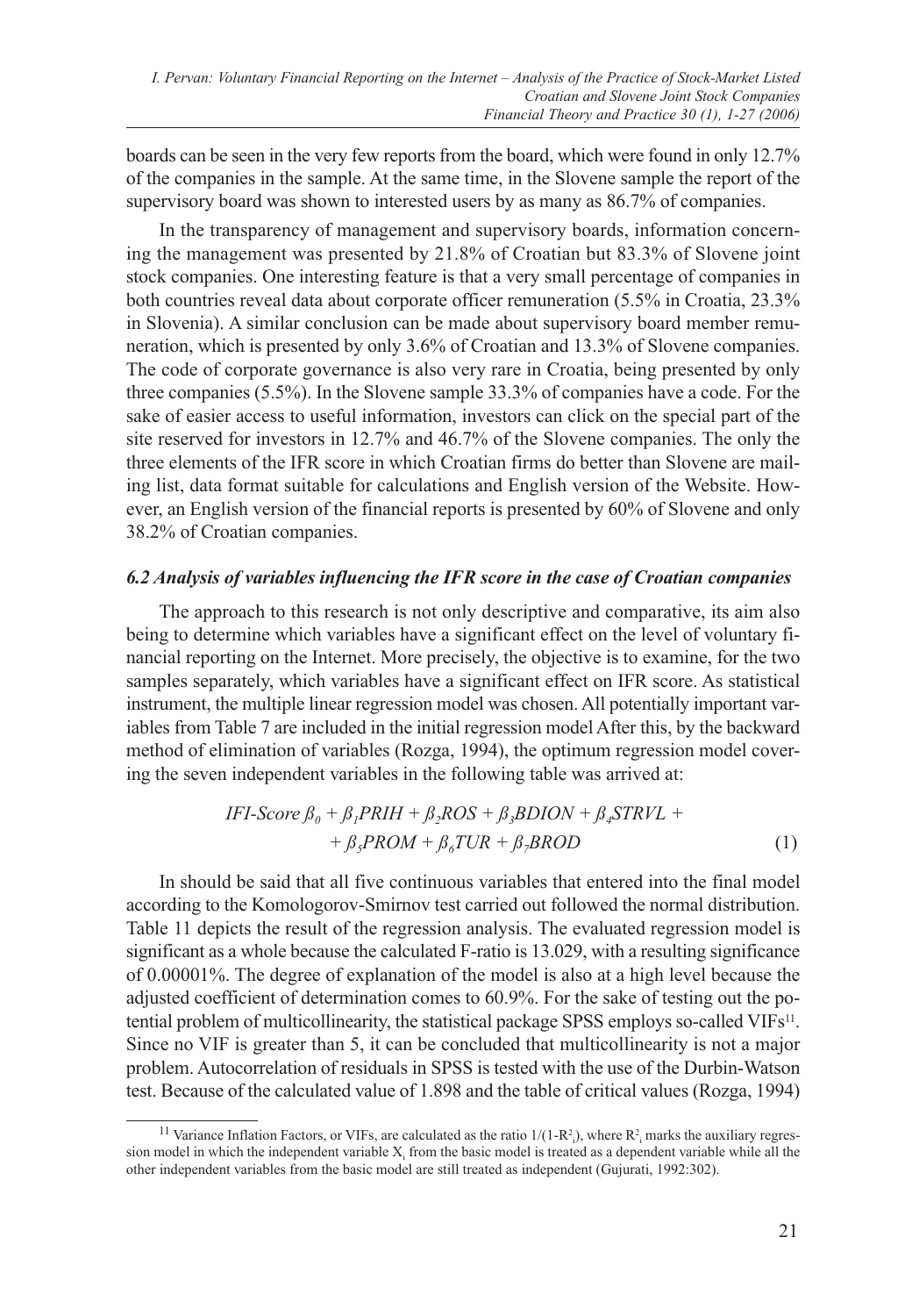it appears that in the evaluated model there is no problem in autocorrelation of residuals. Residuals are also tested out for normality with the use of the Komolgorov-Smirnov test, which shows that residual follow the normal distribution. The diagram of dispersion of standardised expected residuals and the standardised residuals of the evaluated model do not suggest the existence of any problem of heteroscedasticity.

| Independent<br>variables                     | Non standard<br>coefficients                                | Standard<br>errors | t-ratios                 | Significance               | VIF  |
|----------------------------------------------|-------------------------------------------------------------|--------------------|--------------------------|----------------------------|------|
| constant                                     | 2.090                                                       | 1.240              | 1.67                     | 0.100                      |      |
| <b>EARN</b>                                  | 0.894                                                       | 0.000              | 2.29                     | 0.026                      | 1.98 |
| <b>ROS</b>                                   | 0.116                                                       | 0.049              | 2.36                     | 0.022                      | 1.19 |
| <b>NOSH</b>                                  | 0.000841                                                    | 0.000              | 3.10                     | 0.003                      | 1.29 |
| <b>MFOW</b>                                  | 3.889                                                       | 1.673              | 2.32                     | 0.024                      | 1.14 |
| <b>TURN</b>                                  | 0.01782                                                     | 0.000              | 1.94                     | 0.058                      | 1.14 |
| <b>TOUR</b>                                  | $-3.438$                                                    | 1.645              | $-2.09$                  | 0.042                      | 1.24 |
| <b>SHIP</b>                                  | $-8.086$                                                    | 2.635              | $-3.06$                  | 0.004                      | 1.23 |
| Dependent variable: IFR score                |                                                             |                    |                          |                            |      |
| Explanation of the model:                    |                                                             |                    |                          | Significance of the model: |      |
| Coefficient of determination $(R^2) = 0.660$ |                                                             |                    | $F$ ratio = 13.029       |                            |      |
|                                              | Adjusted coefficient of determination (adj. $R^2$ ) = 0.609 |                    | Significance = $0.00001$ |                            |      |
| Durbin-Watson test $= 1.898$                 |                                                             |                    |                          |                            |      |

*Table 11 Evaluated regression model for Croatian joint stock companies*

The evaluated parameter with the size variable (EARN) suggests that the level of financing reporting (IFR score) is significantly and positively correlated with size. It should at the same time be emphasised that the remaining two variables of size (assets and market capitalisation) were eliminated as being non-significant. The hypothesis of the link between profitability and IFR score was also confirmed, because the parameter with the variable ROS was positive and statistically significant. In the Croatian transitional context ownership has proved to be an essential factor in financial reporting on the Internet. The hypothesis that dispersed ownership contributes to greater level of IFR was confirmed because the parameter evaluated with the variable NOSH was positive and significant. Majority foreign ownership of companies in Croatia is also positively and significantly correlated with the IFR score. Thus the conception of the role of financial reporting by foreign majority shareholders has shown itself to be significant and the hypothesis concerning the positive impact of foreign ownership on IFR score was confirmed. The hypothesis concerning the correlation between IFR score and market activity is also confirmed because shares that are sold more, looked at on average, have a higher IFR score. The TRANS variable, stock market activity, transactions in shares in the first three months of 2005, was statistically significant and positive with the use of one-sided t-test. Of the included sector dummy variables, only two were statistically significant, but negatively so. That is the model evaluated shows that Croatian companies from the tourist and shipping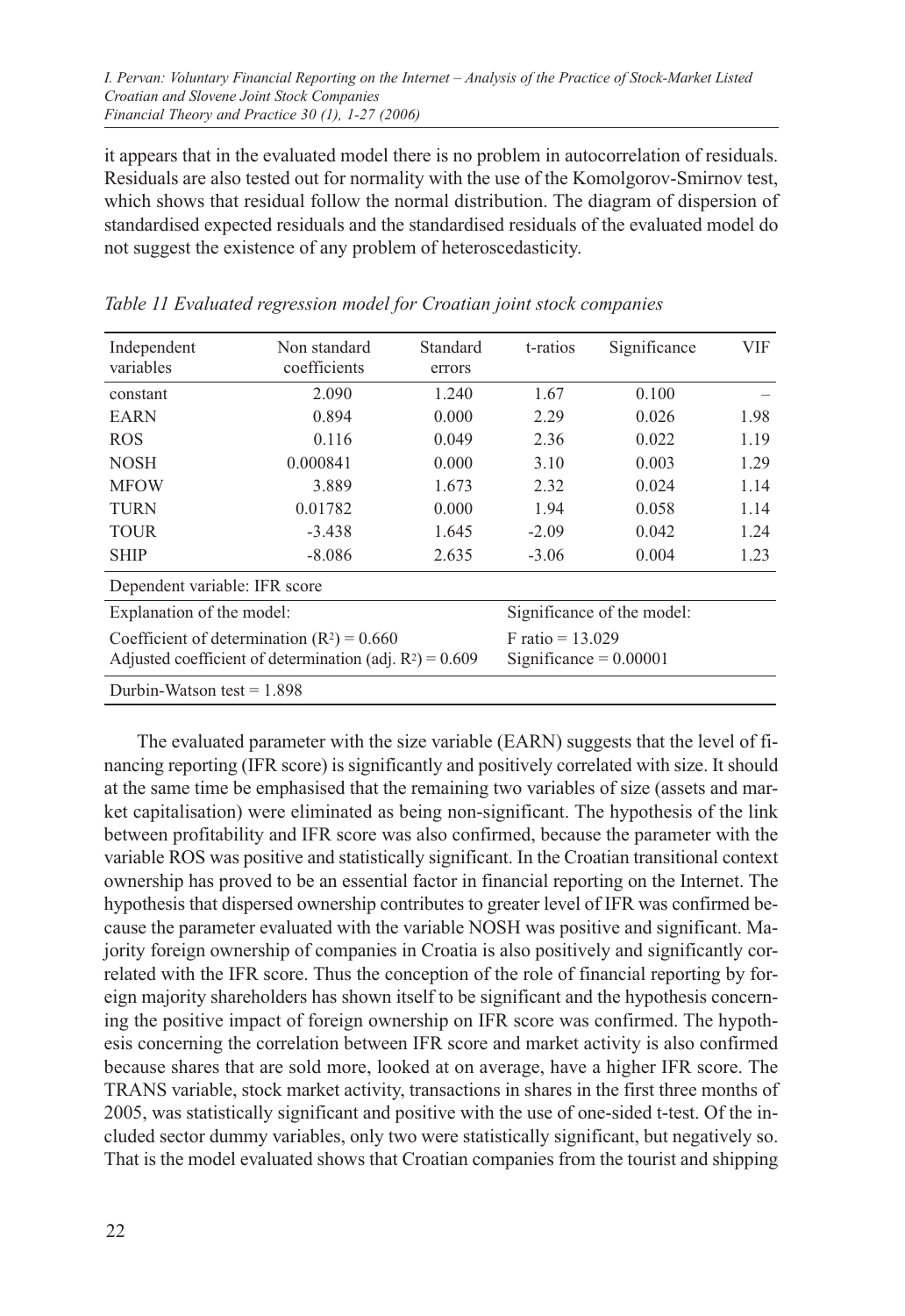companies have a low level of IFR. Other sectors represented in the sample were not significant. Quite why these two sectors are not inclined towards financial reporting on the Internet can only be guessed out, because it is hard to make reliable conclusions without more detailed information. From this point of view, it would be useful in the future to administer questionnaires among the boards of the companies from the sample to discover the factors that in their opinion are significant for the degree of financial reporting on the Internet attained.

# *6.3 Analysis of variables that affect IFR score in the Slovene joint stock companies*

The selected set of potentially significant independent variables of Table 7 was included in the initial regression model with data from 30 Slovene joint stock companies. With the use of the backward procedure, an evaluation of this regression model was obtained:

$$
IFI-Score = \beta_0 + \beta_1 SLTR\ddot{Z} + \beta_2 TKAP\% + \beta_3 M/B + \beta_4 TRANS
$$
 (2)

All the four continuous variables that entered into the final model according to the Komologorov-Smirnov test follow a normal distribution. The basic characteristics of the model are shown in Table 12.

| Independent<br>variables                                    | Non-standard<br>coefficients | Standard errors | t-ratios           | Significance               | <b>VIF</b> |
|-------------------------------------------------------------|------------------------------|-----------------|--------------------|----------------------------|------------|
| constant                                                    | 17.393                       | 1.837           | 9.467              | 0.000                      |            |
| <b>OFMAR</b>                                                | 0.672                        | 0.174           | 3.860              | 0.001                      | 1.329      |
| MCAP <sub>0</sub>                                           | 3.831                        | 2.199           | 1.742              | 0.094                      | 1.508      |
| M/B                                                         | 5.626                        | 1.520           | 3.701              | 0.001                      | 1.180      |
| <b>TRANS</b>                                                | $-4.698$                     | 1.163           | $-4.038$           | 0.000                      | 1.199      |
| Dependent variable: IFR score                               |                              |                 |                    |                            |            |
| Explanation of the model:                                   |                              |                 |                    | Significance of the model: |            |
| Coefficient of determination $(R^2) = 0.692$                |                              |                 | F ratio = $14.035$ |                            |            |
| Adjusted coefficient of determination (adj. $R^2$ ) = 0.643 |                              |                 |                    | Significance = $0.00001$   |            |
| Durbin Watson test = $1.445$                                |                              |                 |                    |                            |            |

*Table 12 Evaluated regression model for Slovene joint stock companies*

The regression model tested is significant because as a whole an F-ratio of 14.035 was calculated with a significance of 0.00001%. The explicatory level of the model is a little higher than for Croatian companies because the adjusted coefficient of determination is 64.3%. Since no VIF is greater than 5, it can be concluded that multicollinearity is not an important problem. Residuals were tested for normality with the Komologrov-Smirnov test, which shows that the residuals follow a normal distribution. The diagram of scattering of standardised expected residual and standardised residuals of the model evaluated did not suggest the existence of any heteroscedasticity problem.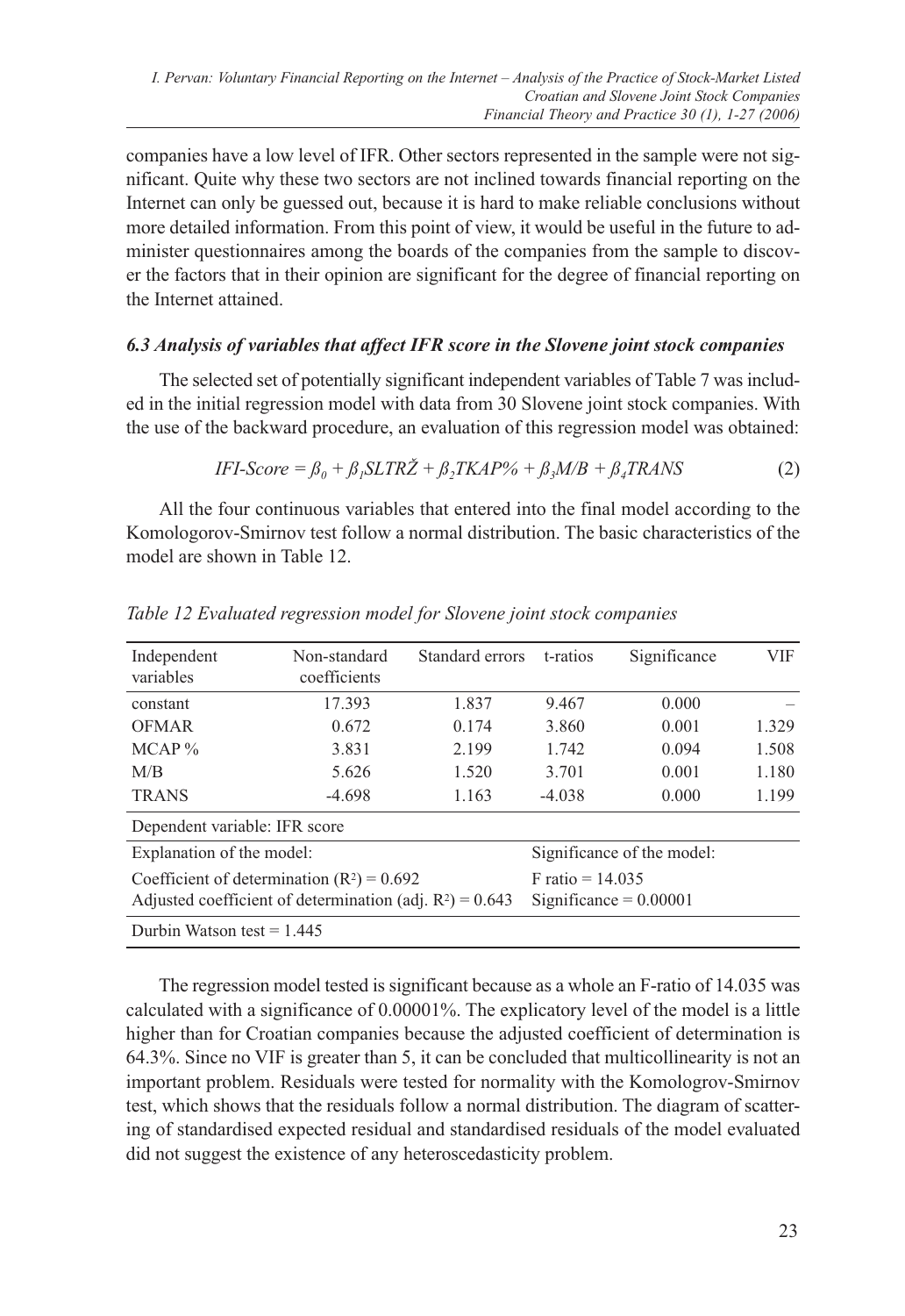The hypothesis of size was not confirmed in the sample of companies from Slovenia, because not a single one of the size variables (earnings, assets, market capitalisation) was statistically significant. Slovene companies, then, irrespective of size, have a similar level of financial reporting on the Internet. Profitability variables (ROA, ROE and ROS) were also not significant, which means that all companies in Slovenia have equal IFR scores irrespective of their profitability. Number of shareholders and majority foreign ownership were also not important variables, unlike the Croatian sample, where both variables were positively correlated with the IFR score.

However, three variables of stock exchange activities were positively and significantly correlated with the IFR score. Dummy variables for the official market had a positive and statistically significant parameter, which means that companies from this segment of the Ljubljana SE, looked at on average, have a high IFR score. The variable of the percentage of market capitalisation (MCAP percentage) is also positive, and is statistically significant when the one-sided t-test is applied. The market to book value of the shares is also a significant and positive variable. This result could suggest that investors place a higher value on more transparent companies, i.e., companies with a higher level of voluntary financial reporting. Of the sector dummy variables, only the transport sector was significantly and negatively correlated with IFR score.

#### **7 Concluding remarks**

The results of the empirical research carried out show that Croatian listed companies the shares of which are actively traded on the stock exchanges do not on the whole have a high level of voluntary financial reporting on the Internet. Considering the practice of this form of reporting in companies in developed countries (the UK, the USA and Germany for example) show that Croatian companies lag quite a long way behind. However, they are also fairly far back in comparison with Slovene joint stock companies as well. The research showed that the average level of voluntary financial reporting for the Croatian sample was almost three times lower than that in the Slovene sample. The reasons for this difference and the backwardness of the Croatian companies are probably to be found in the overall business environment, particularly in the demand for financial information and the level of corporate governance in companies.

It can be expected that in Croatia the strengthening of the role of institutional (primarily of the obligatory pension funds) and of individual investors will in the future contribute to a greater demand for financial and other kinds of information. As well as this, work should be done in the companies on the codes of corporate conduct, which are supposed better to protect investors and improve their level of informedness. The legal grounds for this already exists in the amendments to the Companies Law, but as is often the case in Croatia, the problem lies in the consistent enforcement of the law. The problem of the low level of transparency in the operations of joint stock companies could be solved by new laws that would require better quality and more extensive reporting to the Securities Commission, which could make this information publicly available via public information booklets. An example of this is the SEC in the US which via the Web service EDGAR provides investors much better and more extensive information than the "public informa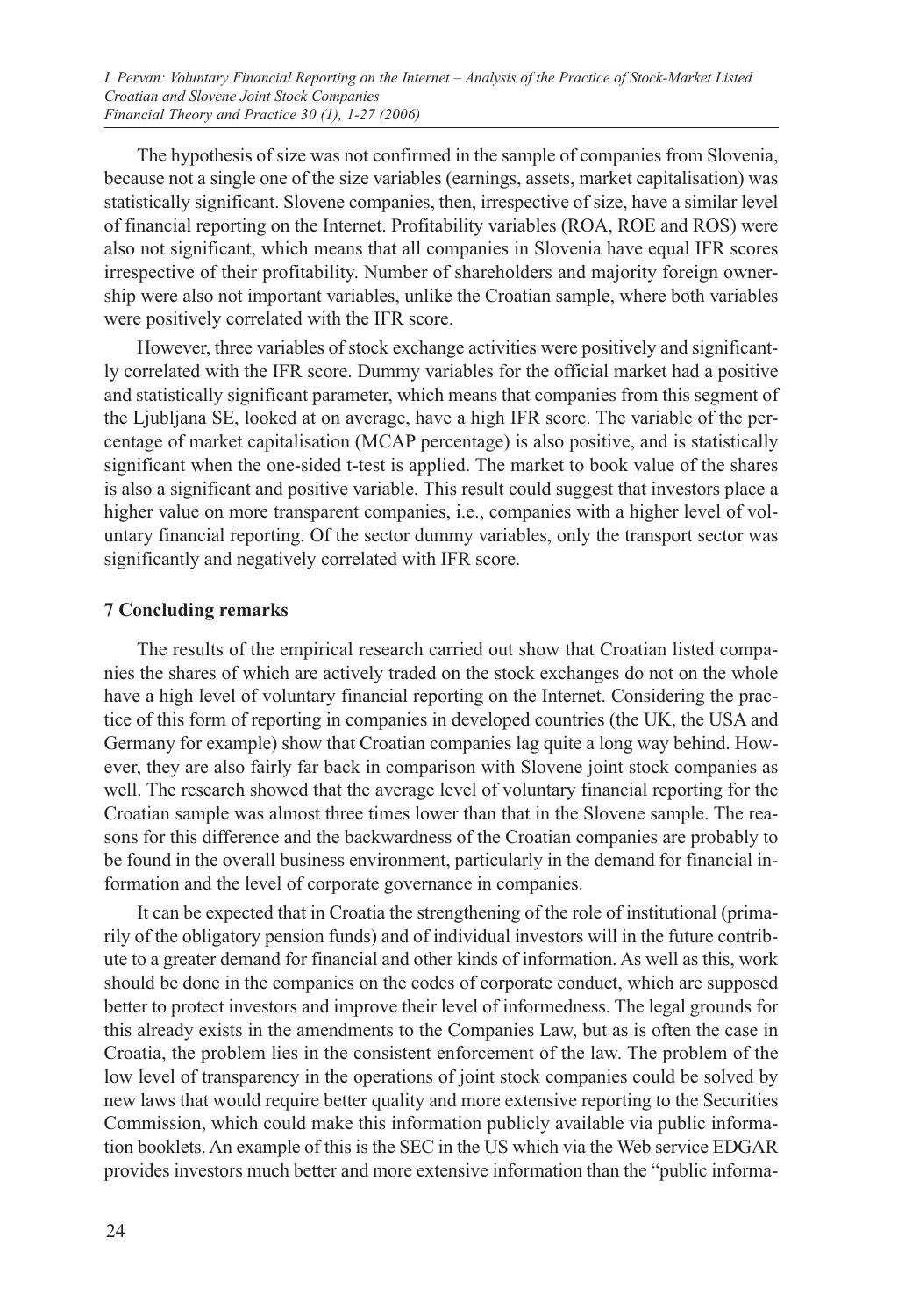tion booklet". A positive advance would be made by a new Accounting Law, which would require listed companies to publish only complete financial reports, which as well as he basic financial reports would cover all the other information required by IASB standards, as well as auditing reports.

Analysis of independent variables showed that larger and more profitable companies have a higher level of Internet reporting. A larger number of shareholders, a higher share turnover and majority foreign ownership also have a positive effect on transparency. It has been seen that companies in the tourist and shipping sectors have an even lower level of voluntary financial reporting. In the Slovene sample it was the variables of market activities that were statistically significant. Particularly important was the finding concerning the statistically significant and positive correlation between market to book ratio and IFR score, which might suggest that investors place a higher valuation on more transparent companies, since the risks of investing in such companies are lower.

As possible limitations of this research, the relatively small samples should be focused on, but they mirror the economic reality of Croatia and Slovenia the moment. Since the research covered the biggest companies, it is comparable with research previously carried out for other countries. The author of this research also made a subjective decision about how to form the sample and the application of different criteria would perhaps change the sample and the research results. Future research might cover a broader set of criteria for measuring the levels of financial reporting on the Internet and relative importance might be defined by criteria or sets of criteria. Such an approach to measuring the importance of the criteria that form the dependent variable would require a survey among the users of financial information, but would probably result in higher quality IFR scores and conclusions.

# **LITERATURE**

**Allam, A. and Lymer, A., 2005.** "Developments in Internet Financial Reporting: Review & Analysis Across Five Developed Countries" [online]. Available from: [http://bss. bham.ac.uk/bbs/static/images/cme\_resources/Users/Lymer/development%paper.pdf].

**Ashbaugh, H., Johnstone, K. M. and Warfied, T. D., 1999.** "Corporate reporting on the Internet". *Accounting Horizons*, 13 (3), 241-257.

**Bank of Slovenia, 2005**. "Annual report: 2004" [online]. Available from: [http://www. bsi.si/html/eng/publications/annual\_reports/2004/index.html].

**Brennan, N. and Hourigan, D., 1998.** "Corporate reporting on the Internet by Irish companies". *Accountancy Ireland*, 30 (6), 18-21.

**Claessens, S., Djankov, S. and Klingebiel, D., 2000.** "Stock markets in transitional economies" [online]. Available from: [http://www.ssrn.com/abstract=240703].

**Craven, B. and Marston, C., 1999.** "Financial reporting on the Internet by leading UK companies". *The European Accounting Review*, 8 (2), 321-333.

**Debreceny, R., Gray, G. and Rahman, A. L., 2002.** "The determinants of Internet financial reporting". *Journal of Accounting and Public Policy*, 21, 371-394.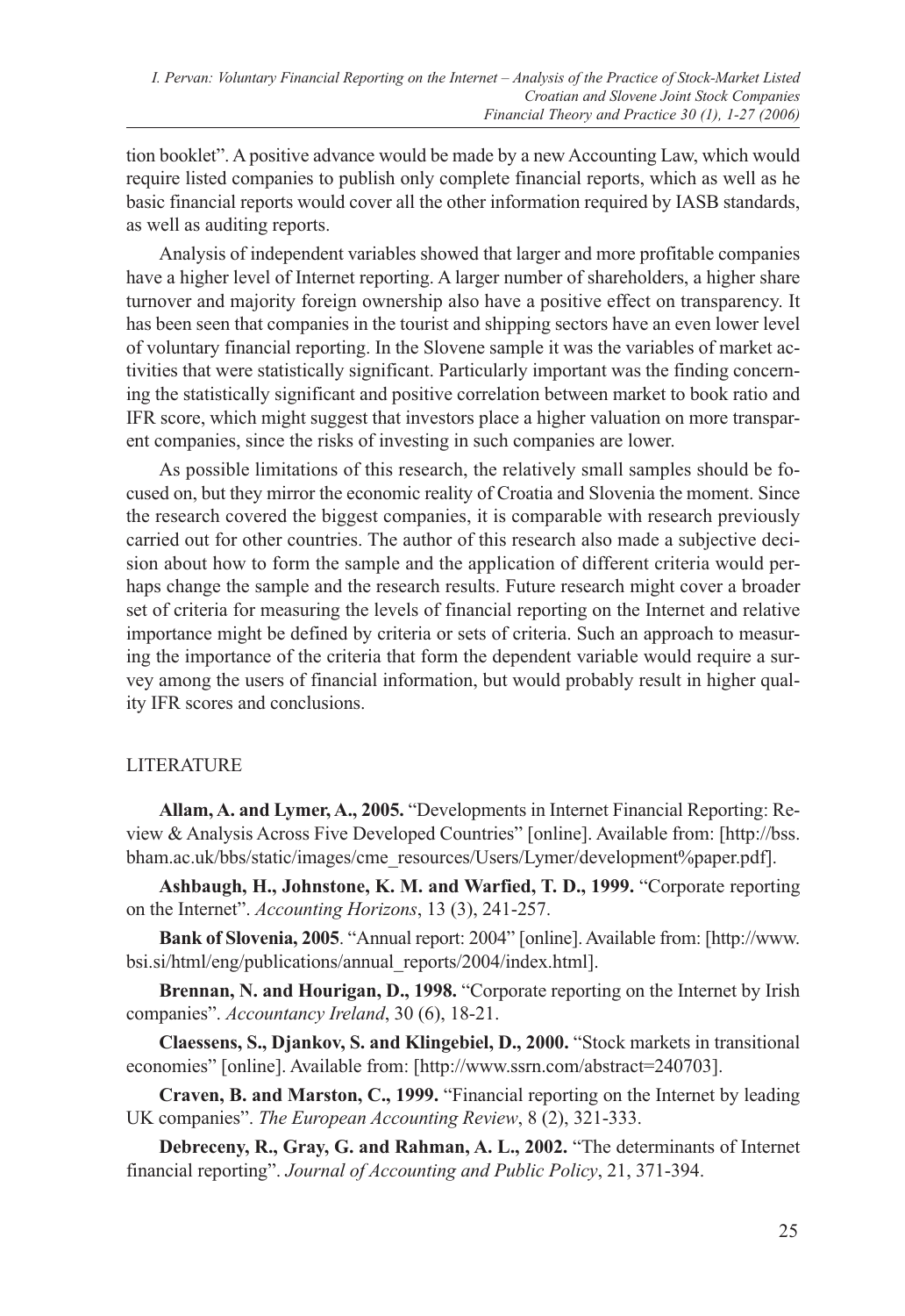**Deller, D., Strubenrath, M. and Webber, C., 1999.** "A survey on the Internet for investor relations in the USA the UK, and Germany". *The European Accounting Review*, 8 (2), 351-346.

**Deloitte Touche Tohmatsu Emerging Markets, 2003.** "Corporate Bond Market Developments: A Look at Four Selected Transitional Economies" [online]. Available from: [http://www.debtmarkets.org/tools/assessment/overview/Assesments.pdf ].

**Ettredge, M., Richardson, V. J. and Scholz, S., 2001.** "The presentation of financial information at corporate Web sites". *The International Journal of Accounting Information Systems,* (2), 148-168.

**Ettredge, M., Richardson, V. J. and Scholz, S., 2002.** "Dissemination of information for investors at corporate Web sites". *Journal of Accounting and Public Policy*, 21, 357-369.

**Garrod, N. and Turk, I., 1995.** "The development of accounting regulation in Slovenia". *The European Accounting Review*, 4 (4), 749-764.

**Geerings, J., Bollen, L. and Hassink, H., 2003.** "Investors relations on the Internet: a survey of the Euronext zone". *The European Accounting Review*, 12 (3), 567-579.

**Gowthorpe, C. and Amat, O., 1999**. "External reporting of accounting and financial information via the Internet in Spain". *The European Accounting Review*, 8 (2), 365-371.

**Gregorović, P., 2003.** "Austriju i Francusku zanima hrvatski model mirovinske reforme". [online]. *Novi list,* July, 2, 2003. Available from: [http://www.novilist.hr].

**Gujurati, D., 1992.** *Essentials of econometrics.* Boston: McGrawHill.

**HAGENA**, **2005.** *Newsletter,* No. 12. Zagreb: Hagena.

**Hedlin, P., 1999**. "The Internet as a vehicle for investor relations: the Swedish case". *The European Accounting Review*, 8 (2), 373-381.

**Hurtt, D. N., Kreuze, J. G. and Langsam, S. A., 2001.** "Using the Internet for financial reporting". *The journal of Corporate Accounting & Finance*, 12 (3), 67-75.

**Kos, M. and Bažant, A., 2003.** "Strategija razvoja telekomunikacija i Interneta od 2003. do 2005. godine" [online]. Available from: [http://www.mppv.hr/userdocsimages/ Plan%20razvoja.pdf].

**Marston, C. and Polei, A., 2004.** "Corporate reporting on the Internet by German companies". *International Journal of Accounting Information Systems*, 5 (3), 281-368.

**Marston, C., 2003.** "Financial reporting on the Internet by leading Japanese companies". *Corporate Communications*, 8 (1), 23-34.

**OECD, 2003**. "White paper on corporate governance in south east Europe" [online]. Available from: [http://www.oecd.org/dataoecd/9/21/20490351.pdf].

**Pervan, I., 2005.** "Financial Reporting on the Internet and the Practice of Croatian Joint Stock Companies Quotes on the Stock Exchanges" [online]. *Financial Theory and Practice*, 29 (2), 159-174. Available from: [http://www.ijf.hr/eng/FTP/2005/2/pervan.pdf].

**Pirchegger, B. and Wagenhofer, A., 1999.** "Financial information on the Internet: a survey of the homepages of Austrian companies". *The European Accounting Review*, 8 (2), 383-395.